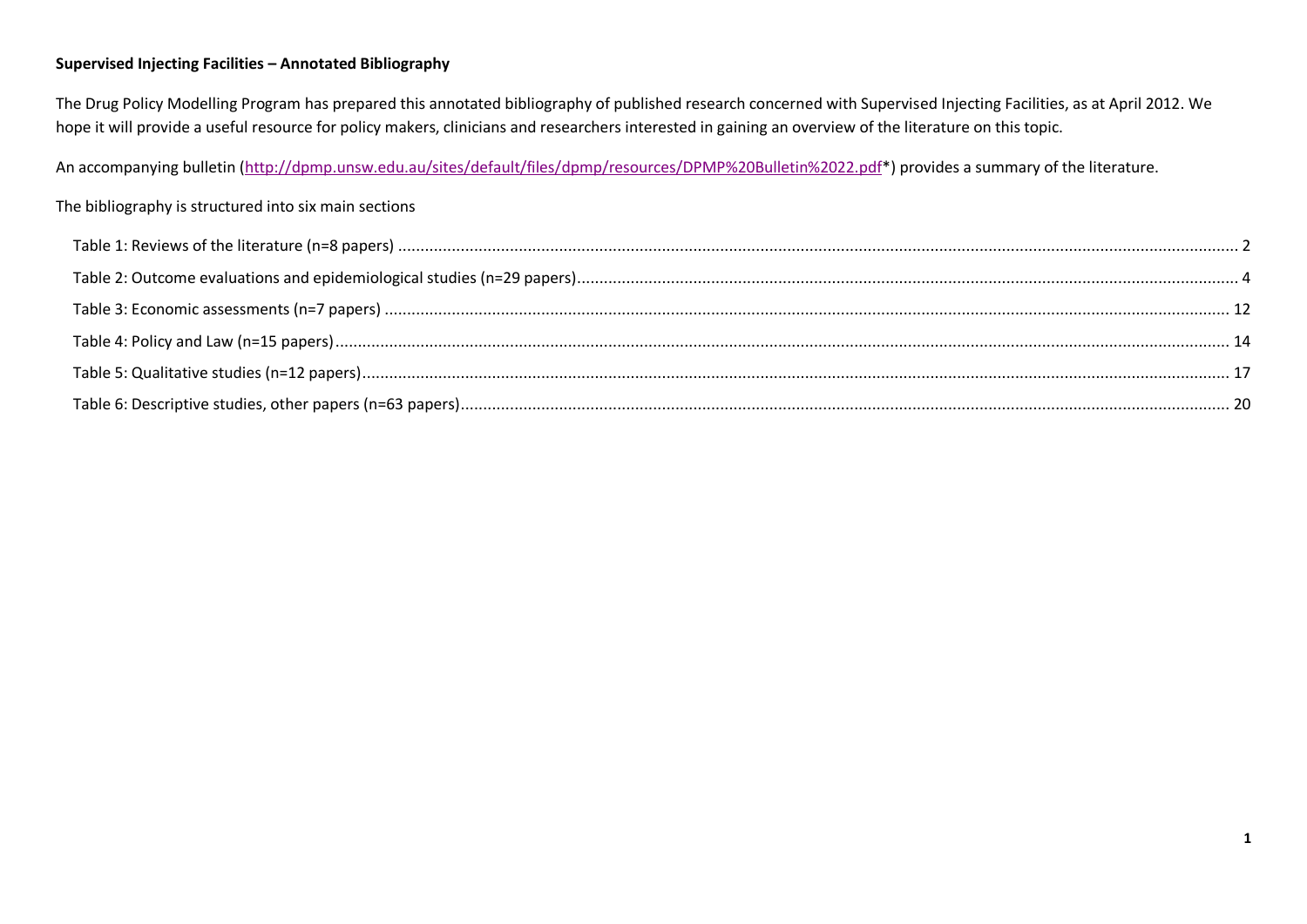# <span id="page-1-0"></span>**Table 1: Reviews of the literature (n=8 papers)**

| Reference                                                                                                                                                                                                                                                                                                                                              | <b>Outcomes Examined</b>                                                                                                                                                                                                                                           | <b>Study period &amp;</b><br><b>location</b> | <b>Aim/Description and findings</b>                                                                                                                                                                                                                                                                                                                                                                                                                                                                                                                                                                                                                                                                                                                                                                                                                                                                                                                                                                                                                                                                                                                                                                                                                                                           |  | <b>Unresolved Issues/ Notable Limitations</b>                                                                                                                                                                                                                                                                                                                                                                  |
|--------------------------------------------------------------------------------------------------------------------------------------------------------------------------------------------------------------------------------------------------------------------------------------------------------------------------------------------------------|--------------------------------------------------------------------------------------------------------------------------------------------------------------------------------------------------------------------------------------------------------------------|----------------------------------------------|-----------------------------------------------------------------------------------------------------------------------------------------------------------------------------------------------------------------------------------------------------------------------------------------------------------------------------------------------------------------------------------------------------------------------------------------------------------------------------------------------------------------------------------------------------------------------------------------------------------------------------------------------------------------------------------------------------------------------------------------------------------------------------------------------------------------------------------------------------------------------------------------------------------------------------------------------------------------------------------------------------------------------------------------------------------------------------------------------------------------------------------------------------------------------------------------------------------------------------------------------------------------------------------------------|--|----------------------------------------------------------------------------------------------------------------------------------------------------------------------------------------------------------------------------------------------------------------------------------------------------------------------------------------------------------------------------------------------------------------|
| Hedrich, D., Kerr, T., & Dubois-Arber, F.<br>(2010). Drug consumption facilities in<br>Europe and beyond. Lisbon: EMCDDA.<br>See also:<br>Hedrich, D. (2004). European report on<br>drug consumption rooms. Lisbon:<br><b>EMCDDA</b><br>Hunt, N. (2006b). The evaluation<br>literature on drug consumption rooms.<br>York: Joseph Rowntree Foundation. | * An environment for safer drug<br>use<br>* Health status of target group<br>* Public disorder                                                                                                                                                                     | Research up to 2010<br>Worldwide             | Provides a comprehensive narrative review of the literature on SIFs, including<br>non-English literature. Despite some limitations of the available evidence, the<br>broad conclusion is that SIFs do bring benefits on specific aspects of individual<br>and public health and social order without incurring serious risks. There is<br>consistent evidence that SIFs are associated with reductions in injecting risk<br>behaviour such as syringe sharing and public drug use, and increases in uptake<br>of detoxification and treatment services. SIFs do not appear to increase levels of<br>drug use or risky patterns of consumption, nor do they result in higher rates of<br>local drug acquisition crime. The evidence regarding effectiveness in reducing<br>drug related deaths, HIV or hepatitis C virus (HCV) incidence is insufficient for<br>drawing conclusions. To maximise the positive impacts of SIFs, adequate<br>coverage is essential, as is political support and consensus between key actors                                                                                                                                                                                                                                                                     |  | Definitive conclusions are difficult to draw<br>due to the difficulty proving causality<br>through observational studies; ethical<br>concerns prevent the 'gold standard' of<br>randomly controlled trials from being<br>conducted. Supersedes Hedrich (2004),<br>which is often referred to as the most<br>comprehensive and early review of SIFs.<br>Hunt (2006) also described data from<br>Hedrich (2004). |
| Milloy, M. J., & Wood, E. (2009).<br>Emerging role of supervised injecting<br>facilities in Human Immunodeficiency<br>Virus prevention. Addiction, 104(4), 620-<br>621.                                                                                                                                                                                | * Syringe lending and borrowing                                                                                                                                                                                                                                    | Various<br>Spain & Vancouver                 | Constructed a random-effects meta-analysis model to produce a pooled<br>estimate of the relationship between SIF use and syringe sharing. Used three<br>peer-reviewed studies (Bravo et al. 2009; Kerr, Tyndall, Li, Montaner & Wood<br>2005; Wood et al. 2005).<br>The authors report a significant pooled effect size of 0.31 (95% CI 0.17-0.55)<br>representing a 69% reduction in the likelihood of syringe sharing among SIF<br>users                                                                                                                                                                                                                                                                                                                                                                                                                                                                                                                                                                                                                                                                                                                                                                                                                                                    |  | Only used results from three different<br>studies so may not be definitive                                                                                                                                                                                                                                                                                                                                     |
| Kerr, T., Kimber, J., DeBeck, K., & Wood,<br>E. (2007). The role of safer injection<br>facilities in the response to HIV/AIDS<br>among injection drug users. Current<br>HIV/AIDS Reports, 4(4), 158-164.                                                                                                                                               | * Reaching IDUs at high risk for<br>HIV infection<br>* Providing safer injecting<br>education and addressing high-<br>risk injecting practices<br>* Reducing syringe sharing<br>* Promoting cessation of injecting<br>* Reducing morbidity<br>* Reducing mortality | Research up to 2007<br>Worldwide             | This narrative review considers the role of SIFs in stemming the harms<br>specifically associated with HIV/AIDS in IDUs. The authors find that there is<br>evidence that SIFs can complement the existing set of services. By attracting<br>high-risk IDUs, providing safer injecting education, reducing syringe sharing, and<br>promoting enrolment into drug treatment programs, SIFs can help prevent HIV<br>transmission and promote greater stability among active IDUs. As well, by<br>providing an alternative space for injection, SIFs can reduce unsafe injection<br>practices associated with public injecting that increase risk for bacterial<br>infections and other forms of morbidity common among IDUs who are HIV<br>positive. Finally, by providing emergency response in the event of overdose, SIFs<br>may reduce mortality associated with injection drug use. They suggest that SIFs<br>may have potential as sites for HIV testing, in order to prevent further spread,<br>monitor disease progression and provide access to treatment. They also suggest<br>that it might be effective to incorporate other therapies into SIF facilities, such<br>as methadone maintenance therapy, and assisted therapy for antiretroviral as<br>well as tuberculosis medications |  | There are methodological difficulties in<br>demonstrating impacts of SIF use on the<br>incidence of HIV infection                                                                                                                                                                                                                                                                                              |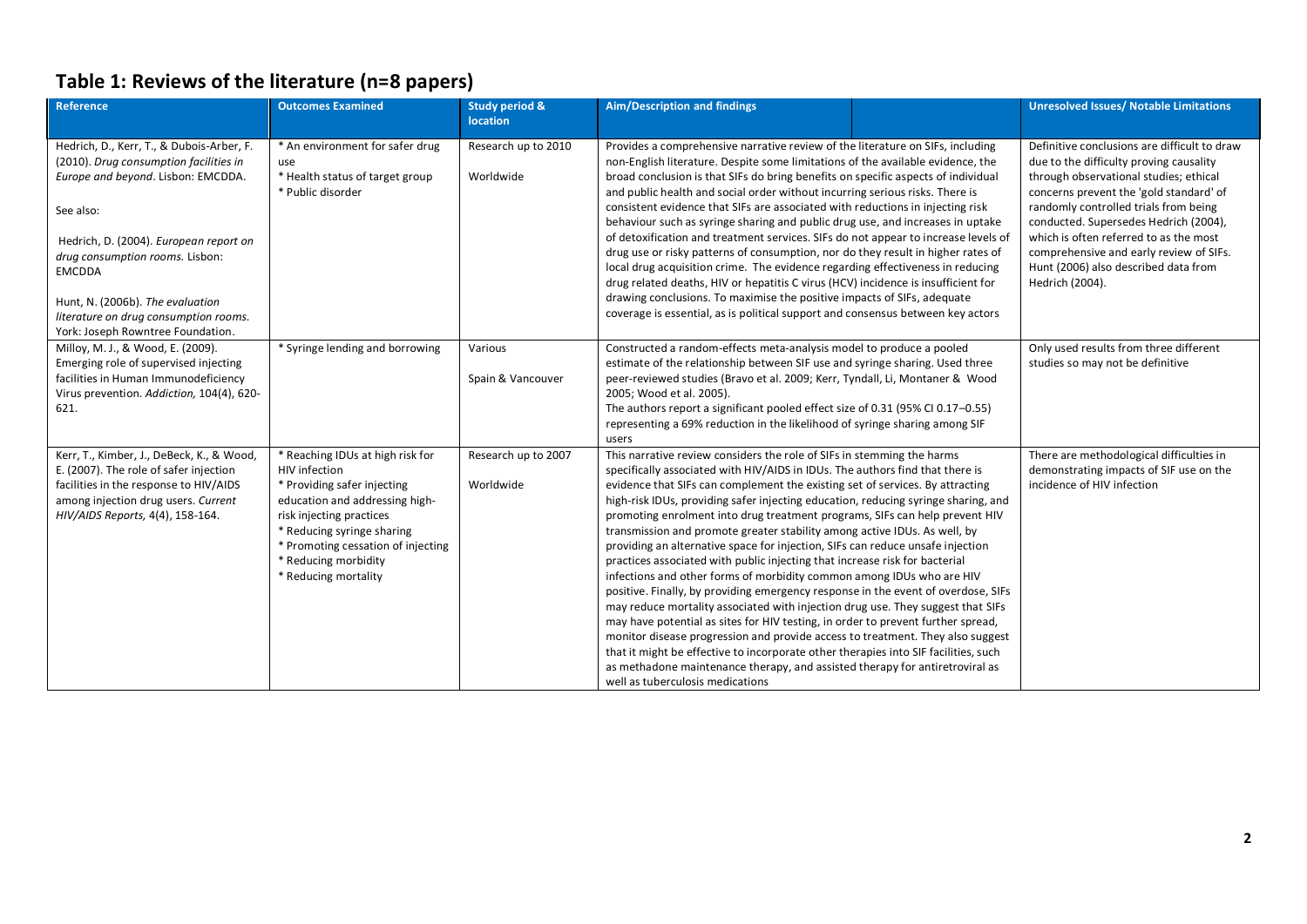| Zobel, F., & Dubois-Arber, F. (2004).<br>Short appraisal of the role and<br>usefulness of Drug Consumption<br>Facilities (DCF) in the reduction of drug-<br>related problems in Switzerland:<br>Appraisal produced at the request of the<br>Swiss Federal Office of Public Health<br>Lausanne: University Institute of Social<br>and Preventative Medicine.                                                                                                                                               | * Morbidity<br>* Mortality<br>* Social/health care access<br>* Injecting drug use<br>* Public drug use<br>* Publicly discarded syringes<br>* Treatment initiation and<br>outcomes | Research up to 2004<br>Worldwide | This short appraisal report, commissioned by the Swiss Federal Office of Public<br>Health, examines the Switzerland's drug policy and the use of SIFs and<br>inhalation rooms, epidemiology of drug dependence in Switzerland, and<br>evidence of efficacy with a focus on Switzerland. They conclude that SIFs and<br>inhalation rooms achieve the objectives set for them, reducing risky behaviour,<br>fatal overdoses, public order problems and access to social and healthcare<br>services. They also state that there is limited evidence in some areas, but for the<br>most part the overall effect of drug consumption rooms on health-related<br>problems appears positive                                                                                                                                                                                                                                                                                                                                                                                                                                                                                                                                                                                                                                                                                       |                                                                         |
|-----------------------------------------------------------------------------------------------------------------------------------------------------------------------------------------------------------------------------------------------------------------------------------------------------------------------------------------------------------------------------------------------------------------------------------------------------------------------------------------------------------|-----------------------------------------------------------------------------------------------------------------------------------------------------------------------------------|----------------------------------|----------------------------------------------------------------------------------------------------------------------------------------------------------------------------------------------------------------------------------------------------------------------------------------------------------------------------------------------------------------------------------------------------------------------------------------------------------------------------------------------------------------------------------------------------------------------------------------------------------------------------------------------------------------------------------------------------------------------------------------------------------------------------------------------------------------------------------------------------------------------------------------------------------------------------------------------------------------------------------------------------------------------------------------------------------------------------------------------------------------------------------------------------------------------------------------------------------------------------------------------------------------------------------------------------------------------------------------------------------------------------|-------------------------------------------------------------------------|
| Independent Working Group. (2006).<br>The Report of the Independent Working<br>Group on Drug Consumption Rooms.<br>York.                                                                                                                                                                                                                                                                                                                                                                                  | * An environment for safer drug<br>use<br>* Health status of target group<br>* Public disorder                                                                                    | United Kingdom                   | This comprehensive report from the Independent Working Group on Drug<br>Consumption Rooms examines the policy context in the United Kingdom, the<br>need for SIFs, evidence of efficacy (drawing largely on Hedrich 2004), potential<br>barriers and concerns, models of SIF service and finally a set of<br>recommendations. They recommend the establishment of SIF pilot schemes in<br>the UK, as part of an integrated drug service, with strong community support<br>and linkages. Conclude that SIFs offer a unique and promising way to work with<br>the most problematic drug users, in order to reduce the risk of overdose,<br>improve their health and lessen the damage and costs to society                                                                                                                                                                                                                                                                                                                                                                                                                                                                                                                                                                                                                                                                   | See Hedrich (2010, 2004)                                                |
| British Columbia Centre for Excellence in<br>HIV/AIDS (2009). Findings from the<br>evaluation of Vancouver's pilot<br>medically supervised safer injecting<br>facility- Insite. Vancouver: British<br>Columbia Centre for Excellence in<br>HIV/AIDS.<br>See also:<br>Wood, E., Tyndall, M. W., Montaner, J.<br>S., & Kerr, T. (2006). Summary of<br>findings from the evaluation of a pilot<br>medically supervised safer injecting<br>facility. Canadian Medical Association<br>Journal, 175, 1399-1404. | *Promotion of illicit drug use<br>*Initiation into treatment<br>*Crime<br>*Public order<br>*Overdose prevention<br>*Syringe sharing<br>*Safe injecting practices                  | Vancouver                        | Provides a comprehensive summary of the research conducted on Vancouver's<br>SIF (see 'Outcomes' section for individual studies). Studies included in the<br>review showed that the creation of Insite was associated with no substantial<br>changes in drug use among IDUs; 1 person out of 1,065 reported their first<br>injection at Insite. Individuals who used Insite at least weekly were 1.7 times<br>more likely to enroll in a detox program than those who visited the centre less<br>frequently, and the year after Insite opened, there was a 33% increase in<br>detoxification service use. In terms of crime, a study found no statistically<br>significant changes in rates of drug trafficking or assaults and robberies, and a<br>statistically significant drop in vehicle break-ins and vehicle thefts.<br>There were significant decreases in numbers of publicly discarded syringes,<br>injection-related litter, and people injecting in the area around Insite.<br>IDUs who use Insite to inject drugs are 70% less likely to share syringes than<br>IDUs who do not use the facility, and consistent Insite users were almost 3 times<br>more likely to use sterile water, 2.8 times more likely to swab injection sites,<br>more than twice as likely to dispose of syringes safely, and 2.8 times<br>more likely to cook or filter their drugs. | Limitations of individual studies are<br>described in published papers. |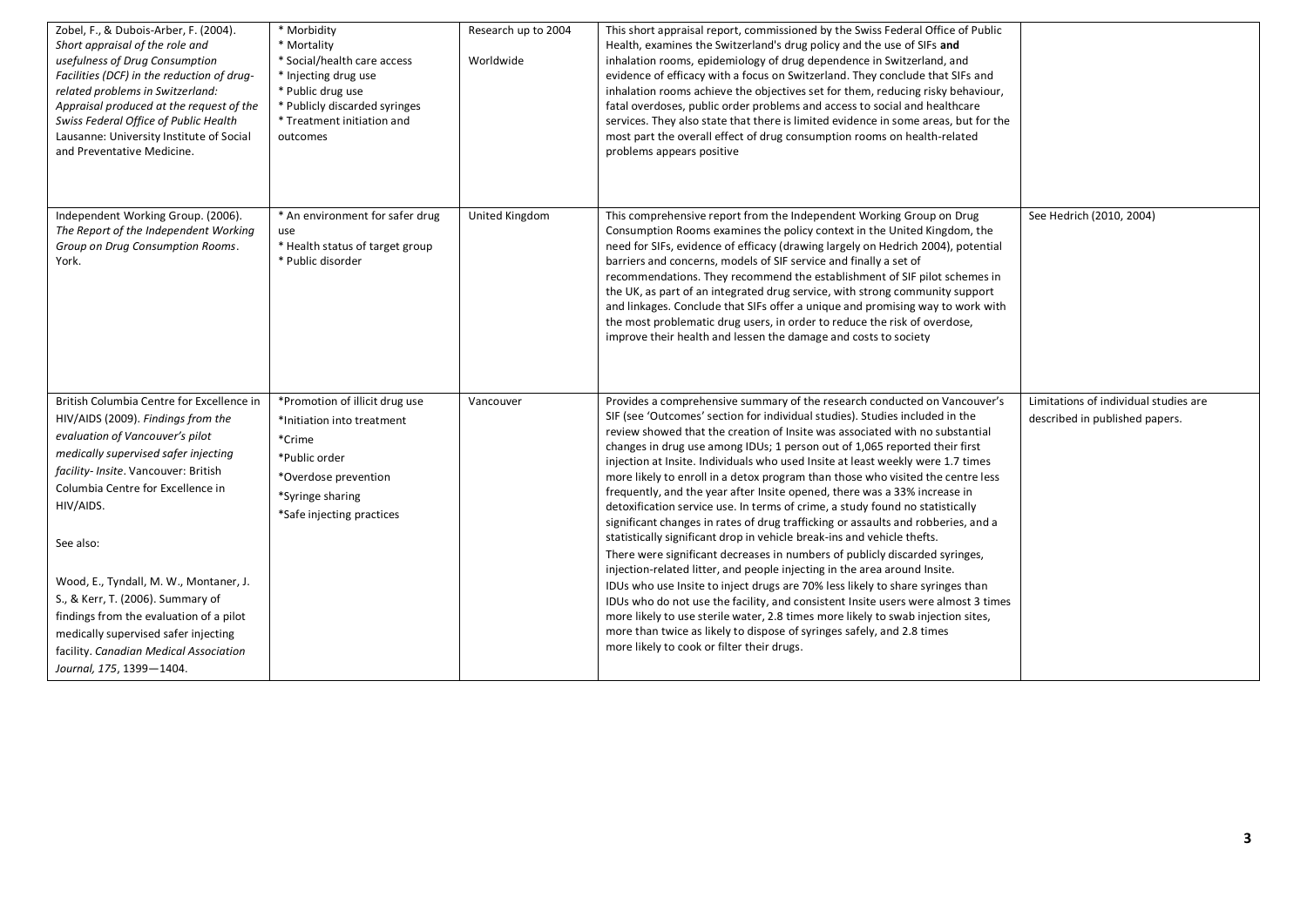# <span id="page-3-0"></span>**Table 2: Outcome evaluations and epidemiological studies (n=29 papers)**

| <b>Authors &amp; Publication Year</b>                                                                                                                                                                                                                                                                               | <b>Outcomes Examined</b>                                                                                                                                                                                                                                              | <b>Study period</b><br>& location  | Aim/Description                                                                                                                                                                                                                                                                               | <b>Findings</b>                                                                                                                                                                                                                                                                                                                                                                                                                                                                                                                                                                                                                                                                                                                                                                                                                                                                                                                                                                                                                             | <b>Unresolved Issues/ Notable Limitations</b>                                                                                                                                                                                                                                                                                           |
|---------------------------------------------------------------------------------------------------------------------------------------------------------------------------------------------------------------------------------------------------------------------------------------------------------------------|-----------------------------------------------------------------------------------------------------------------------------------------------------------------------------------------------------------------------------------------------------------------------|------------------------------------|-----------------------------------------------------------------------------------------------------------------------------------------------------------------------------------------------------------------------------------------------------------------------------------------------|---------------------------------------------------------------------------------------------------------------------------------------------------------------------------------------------------------------------------------------------------------------------------------------------------------------------------------------------------------------------------------------------------------------------------------------------------------------------------------------------------------------------------------------------------------------------------------------------------------------------------------------------------------------------------------------------------------------------------------------------------------------------------------------------------------------------------------------------------------------------------------------------------------------------------------------------------------------------------------------------------------------------------------------------|-----------------------------------------------------------------------------------------------------------------------------------------------------------------------------------------------------------------------------------------------------------------------------------------------------------------------------------------|
| DeBeck et al. (2011). Injection<br>drug use cessation and use of<br>North America's first medically<br>supervised safer injecting<br>facility. Drug and Alcohol<br>Dependence, 113, 172-176.                                                                                                                        | * Injecting drug use<br>cessation<br>* Treatment initiation                                                                                                                                                                                                           | Dec 2003- Jun<br>2006<br>Vancouver | Used a cohort of IDUs recruited from the SIF and<br>measured their frequency of use of the SIF to<br>assess whether frequency of SIF use can predict<br>quitting drug use. Performed linkages with<br>health databases to verify participant<br>information                                   | Regular use of the SIF and having contact with counsellors<br>at SIF were associated with entry into treatment (AHR =<br>1.33, 95% CI: 1.04-1.72 for regular use of SIF). Entry into<br>treatment programs was unsurprisingly associated with<br>injection cessation                                                                                                                                                                                                                                                                                                                                                                                                                                                                                                                                                                                                                                                                                                                                                                        | Drug use cessation was in a short<br>timeframe (6 months), potentially leading<br>to an overestimation of cessation. Regular<br>SIF use was defined somewhat arbitrarily<br>and with no justification as at least one visit<br>per week vs. less than one visit per week.<br>Different definitions may have led to<br>different results |
| Marshall, B. D. L., Milloy, M. J.,<br>Wood, E., Montaner, J. S. G., &<br>Kerr, T. (2011). Reduction in<br>overdose mortality after the<br>opening of North America's<br>first medically supervised safer<br>injecting facility: a<br>retrospective population-<br>based study. The Lancet,<br>377(9775), 1429-1437. | * Fatal overdoses                                                                                                                                                                                                                                                     | Jan 2001- Dec<br>2005<br>Vancouver | This study examined the effect of opening the<br>SIF on overdose mortality rates with a pre- and<br>post- test design studying the area around the<br>SIF (500m radius). Importantly, this study used a<br>comparator; the city area not including the area<br>around the SIF                 | They found a decrease of 35% in overdose mortality in the<br>area around the SIF following its opening. This was in<br>comparison to the rest of the city, which saw a 9.3%<br>decrease                                                                                                                                                                                                                                                                                                                                                                                                                                                                                                                                                                                                                                                                                                                                                                                                                                                     | See Christian et al (2011) and Marshall,<br>Milloy, Wood, Montaner & Kerr (2012) for<br>critique and further comments                                                                                                                                                                                                                   |
| KPMG. (2010). Further<br>evaluation of the Medically<br>Supervised Injecting Centre<br>during its extended trial period<br>(2007-2011): Final report.<br>Sydney: KPMG.                                                                                                                                              | * Client/staff<br>perspectives<br>* Referral<br>* Changes in injecting<br>behaviour<br>* Publicly discarded<br>syringes<br>* Public drug use<br>* Community views on<br>amenity<br>* Opioid-related<br>overdose events<br>* Notifications of HIV<br>and HCV infection | Jun 2007- Apr<br>2010<br>Sydney    | This comprehensive report is an evaluation of<br>the SIF in Sydney as of 2007 (extended trial<br>period). It evaluates the SIF's performance on a<br>number of outcome variables. It also includes a<br>large set of descriptive data on client<br>characteristics, SIF services and drug use | * Generally positive perspectives and satisfaction by both<br>clients and staff<br>* New referral mechanisms indicate higher drug treatment<br>referral uptake (see Kimber et al. 2008 for previous results)<br>* More frequent SIF attendees were more likely to have<br>accepted a referral to another service<br>* Clients generally believed the SIF had improved their safe<br>injecting practices<br>* There has been a decline in total number of publicly<br>discarded syringes in the SIF area, more marked in the<br>areas within 500m of the SIF<br>* There was some evidence that SIF users injected in<br>public less often since attending the SIF<br>* Community support for the SIF has increased over time<br>* Larger decrease in opioid-related ambulance call outs<br>and ER presentations in the SIF area versus the<br>comparator group/s. No significance testing. See Salmon,<br>van Beek, Amin, Kaldor & Maher (2010) and NCHERC<br>(2007) for related analyses<br>* Inconclusive results on HIV and HCV infection | It is unclear whether many of the analyses<br>have been subjected to statistical<br>significance testing                                                                                                                                                                                                                                |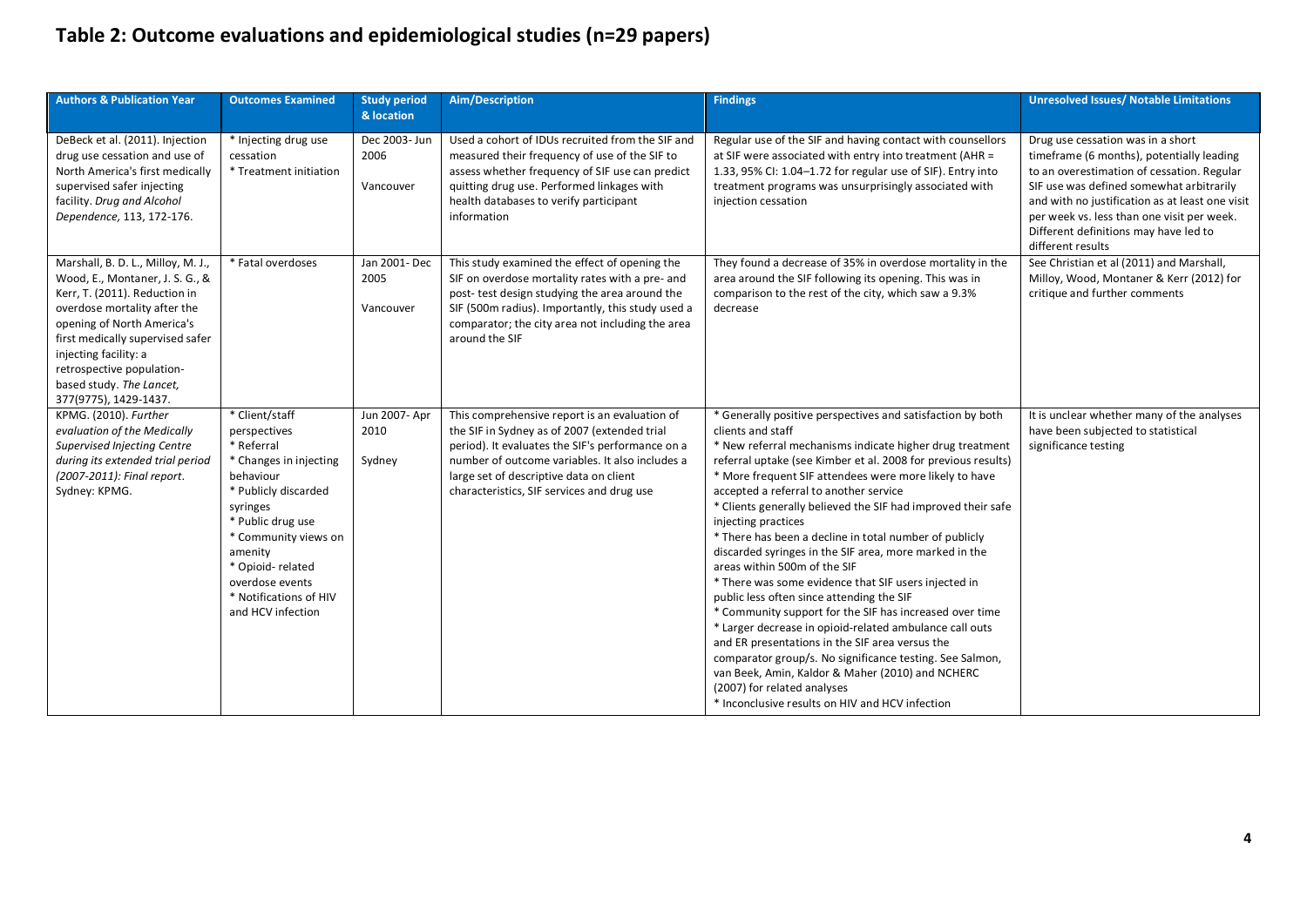| Salmon, A. M., Van Beek, I.,<br>Amin, J., Kaldor, J., & Maher, L.<br>(2010). The impact of a<br>supervised injecting facility on<br>ambulance call-outs in Sydney,<br>Australia. Addiction, 105(4),<br>676-683.                                                                          | * Opioid-related<br>overdoses attended<br>by an ambulance                                                                                         | May 1998-<br>May 2006<br>Sydney    | Examined ambulance attendances in the<br>immediate area around the SIF (3.6km <sup>2</sup> ) pre- and<br>post-the SIF opening. Importantly, this study<br>used comparator groups; the rest of NSW and<br>also the broader neighbouring area around the<br><b>SIF</b>                                                                                                                                                                                                     | There was a greater decline in opioid-related overdose<br>ambulance attendances in the area around the SIF<br>following its opening, versus the rest of NSW. This effect<br>was significantly greater during the operating hours of the<br>SIF and in the immediate area of the SIF (compared to the<br>neighbouring area)- 80% versus 45%. They suggest that<br>SIFs are likely to be more effective when located in areas<br>of highly-concentrated drug use                                                                                                                                                                                                                                                                                                                                  | Overcomes the challenge of a true<br>comparator with the ecological analysis                                                                                                                                                                                                                   |
|------------------------------------------------------------------------------------------------------------------------------------------------------------------------------------------------------------------------------------------------------------------------------------------|---------------------------------------------------------------------------------------------------------------------------------------------------|------------------------------------|--------------------------------------------------------------------------------------------------------------------------------------------------------------------------------------------------------------------------------------------------------------------------------------------------------------------------------------------------------------------------------------------------------------------------------------------------------------------------|-------------------------------------------------------------------------------------------------------------------------------------------------------------------------------------------------------------------------------------------------------------------------------------------------------------------------------------------------------------------------------------------------------------------------------------------------------------------------------------------------------------------------------------------------------------------------------------------------------------------------------------------------------------------------------------------------------------------------------------------------------------------------------------------------|------------------------------------------------------------------------------------------------------------------------------------------------------------------------------------------------------------------------------------------------------------------------------------------------|
| Bravo, M. J., Royuela, L., De la<br>Fuente, L., Brugal, M. T.,<br>Barrio, G., Domingo-Salvany,<br>A., & the Itínere Project, G.<br>(2009). Use of supervised<br>injection facilities and<br>injection risk behaviours<br>among young drug injectors.<br>Addiction, 104(4), 614-619.      | * Risky injecting<br>behaviours                                                                                                                   | 2002-2005<br>Spain (5 SIFs)        | This study used a cross-sectional design with<br>targeted sampling of general injecting drug users<br>(SIF and non SIF) in Barcelona and Madrid. They<br>sought to examine the use of SIFs as a predictor<br>of safer injecting practices to prevent<br>transmission of blood-borne infections                                                                                                                                                                           | SIFs users were more likely than non-SIFs users to be men,<br>with marginal or illegal activities as the main source of<br>income, and to be Hepatitis-C positive. Using SIFs was<br>associated independently with not borrowing used<br>syringes (AOR 0.4, 95% CI 0.2-0.9). However, there was no<br>sig association between SIF use and not sharing injection<br>equipment indirectly (AOR 0.7, 95% CI 0.4-1.4). These<br>results suggest that more SIF efforts should be targeted at<br>emphasising the relationship between indirectly sharing<br>injection equipment and blood-borne virus infections                                                                                                                                                                                      | Cross sectional study meaning no casual<br>inferences were made. The<br>representativeness of the sample is not<br>known                                                                                                                                                                       |
| Marshall, B. D. L., Wood, E.,<br>Zhang, R., Tyndall, M. W.,<br>Montaner, J. S. G., & Kerr, T.<br>(2009). Condom use among<br>injection drug users accessing<br>a supervised injecting facility.<br><b>Sexually Transmitted</b><br>Infections, 85(2), 121-126.                            | * Condom use during<br>intercourse in the past<br>6 months                                                                                        | Dec 2003-<br>Dec 2005<br>Vancouver | Used a cohort of IDUs recruited from the SIF and<br>measured their frequency of use of the SIF to<br>assess whether frequency of SIF use can predict<br>condom use. This was a prospective longitudinal<br>design to assess changes over time                                                                                                                                                                                                                            | Over the 2 years, consistent condom use by SIF users<br>increased by 13%-30%. Consistent condom use among<br>regular partners was independently associated with time<br>since recruitment from within the SIF (AOR 1.29, 95% CI<br>1.06-1.55) and HIV positivity (AOR= 2.23, 95% CI 1.51-<br>3.31), but inversely associated with enrolment in<br>alcohol/drug treatment (AOR 0.68, 95% CI 0.52-0.89) and<br>injecting with a sex partner (AOR 0.5, 95% CI 0.37-0.68).<br>For those reporting casual sex partners, consistent<br>condom use was significantly associated with HIV positivity<br>(AOR 1.70, 95% CI 1.03-2.81), borrowing syringes (AOR<br>0.54, 95% CI 0.32-0.91) and lending syringes (AOR 0.52,<br>95% CI 0.32-0.84)                                                           | There was a large loss to follow-up.<br>Measures relied on self-report of sexual<br>encounters and may have led to<br>underreporting of socially undesirable<br>activities                                                                                                                     |
| Kimber, J. O., Mattick, R. P.,<br>Kaldor, J., Van Beek, I.,<br>Gilmour, S., & Rance, J. A.<br>(2008). Process and predictors<br>of drug treatment referral and<br>referral uptake at the Sydney<br>Medically Supervised Injecting<br>Centre. Drug and Alcohol<br>Review, 27(6), 602-612. | * Service referrals<br>(e.g., treatment,<br>health, welfare)<br>* Service referral<br>uptake (where the<br>referral resulted in an<br>assessment) | May 2001-<br>Oct 2002<br>Sydney    | Used a cohort of IDUs recruited from the SIF and<br>measured their frequency of use of the SIF to<br>assess whether frequency of SIF use can predict<br>referral to services. Referral uptake was defined<br>as the proportion of people who followed<br>through on referrals relative to total referrals<br>made. Frequent attendance was defined as<br>being in the top quartile of the visits' frequency<br>distribution during the study period (i.e. ≥12<br>visits) | There was a high rate of referral (24 per 1000 visits),<br>mostly to drug treatment. Confirmed referral uptake,<br>however, was greatest for health care referrals (27%).<br>Frequent SIF uses were referred to drug treatment at more<br>than 1.5 times the rate of other clients but actual uptake<br>rates were not significantly different to others (OR 0.8,<br>95% CI 0.4 - 2.0). Higher drug referral uptake was<br>associated with sex work (AOR 2.6, 95% CI 1.1-5.8) and<br>daily or more frequency of injecting (AOR 2.3, 95% CI 1.1 -<br>5.2). Lower uptake was related to psychiatric history (AOR<br>0.2, 95% CI 0.5 - 0.7). Also, they noted that over half of<br>referral uptakes were to a nearby health/treatment<br>service, signalling the importance of integrated services | Stringent referral variable- written referral<br>only- may have resulted in a conservative<br>estimate of referral uptake. Also, did not<br>include dynamic factors that have an<br>impact on referral uptake (e.g., client<br>motivation and readiness to change,<br>social/support networks) |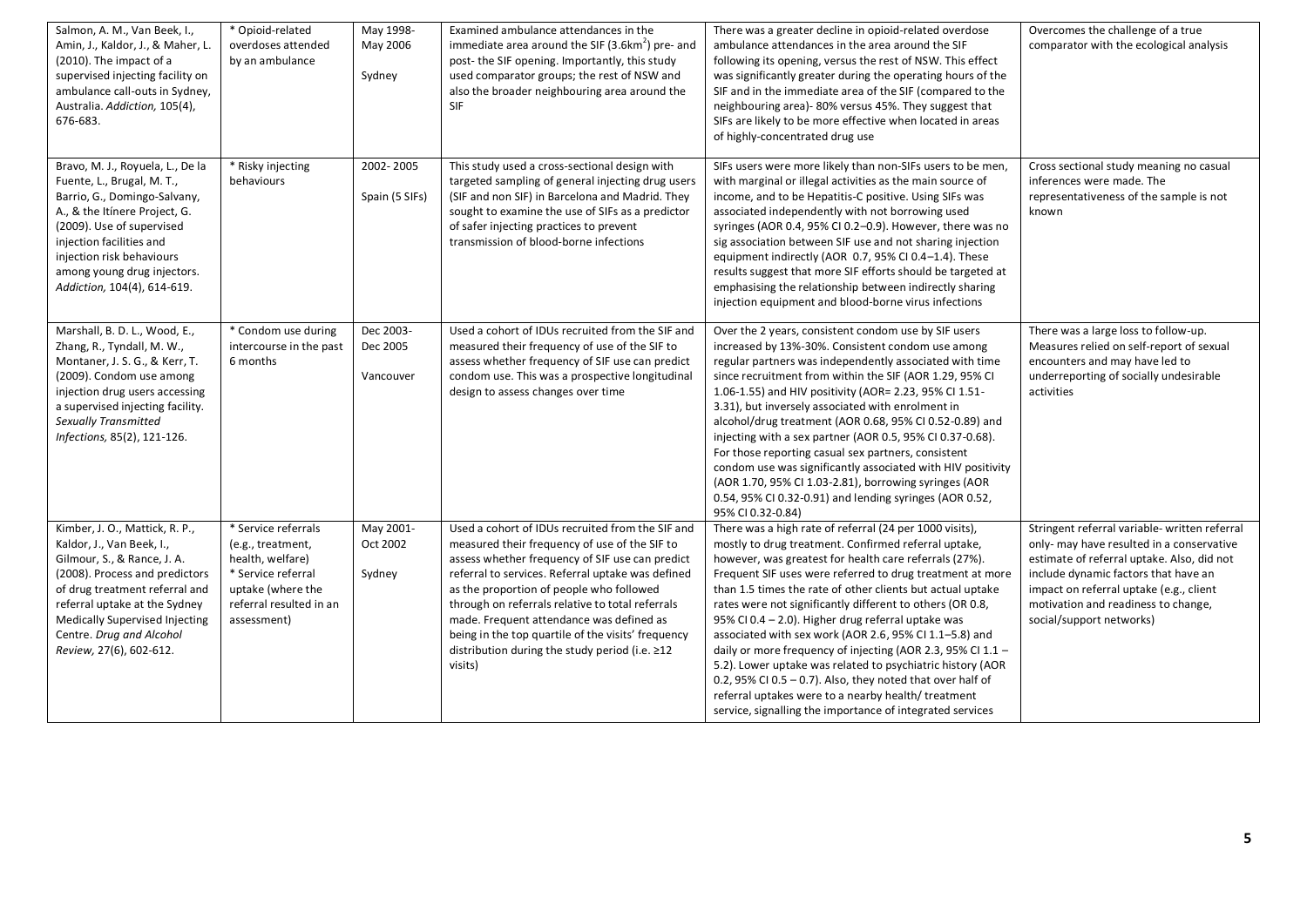| Milloy, M.-J. S., Kerr, T.,<br>Mathias, R., Zhang, R.,<br>Montaner, J. S., Tyndall, M., &<br>Wood, E. (2008). Non-Fatal<br>Overdose Among a Cohort of<br><b>Active Injection Drug Users</b><br>Recruited from a Supervised<br>Injection Facility. The<br>American Journal of Drug and<br>Alcohol Abuse, 34(4), 499-509. | * Non-fatal overdoses                                | Dec 2003-<br>Dec 2005<br>Vancouver | Used a cohort of IDUs recruited from the SIF and<br>measured their frequency of use of the SIF to<br>assess whether frequency of SIF use can predict<br>non-fatal overdose                                                                                  | Factors independently associated with non-fatal overdose<br>included sex trade involvement (AOR 1.45, 95% CI 1.07-<br>1.99), public drug use (AOR 1.50, 95% CI 1.09-2.06), being<br>a victim of abuse (AOR 1.45, 95% CI 1.13-1.87), and<br>needing help injecting (AOR 1.35, 95% CI 1.04-1.75).<br>Methadone maintenance therapy was protective for non-<br>fatal overdose (AOR 0.68, 95% CI 0.49-0.94). There was no<br>statistical evidence linking use of the SIF with a higher<br>likelihood for non-fatal overdose (AOR 1.01, 95% CI 0.77-<br>1.32), even though previous studies indicate that more<br>regular users of the SIF may carry more risk factors for<br>overdose | Limitations include unquantifiable potential<br>changes in IDUs injecting routines.<br>Recruitment into the study occurred after<br>visits to the SIF had begun, which could<br>have led to an underestimation of the SIF's<br>effect |
|-------------------------------------------------------------------------------------------------------------------------------------------------------------------------------------------------------------------------------------------------------------------------------------------------------------------------|------------------------------------------------------|------------------------------------|-------------------------------------------------------------------------------------------------------------------------------------------------------------------------------------------------------------------------------------------------------------|-----------------------------------------------------------------------------------------------------------------------------------------------------------------------------------------------------------------------------------------------------------------------------------------------------------------------------------------------------------------------------------------------------------------------------------------------------------------------------------------------------------------------------------------------------------------------------------------------------------------------------------------------------------------------------------|---------------------------------------------------------------------------------------------------------------------------------------------------------------------------------------------------------------------------------------|
| Milloy, M. J., Kerr, T., Tyndall,<br>M., Montaner, J., & Wood, E.<br>(2008). Estimated drug<br>overdose deaths averted by<br>North America's first<br>medically-supervised safer<br>injection facility. PloS one,<br>3(10), e3351.                                                                                      | * Number of overdose<br>deaths averted in the<br>SIF | Mar 2004- Jul<br>2008<br>Vancouver | Used a Monte Carlo simulation and a three-part<br>sensitivity analysis in order to obtain an estimate<br>of the number of fatal overdoses averted by the<br><b>SIF</b>                                                                                      | Number of overdose deaths averted in the SIF during the<br>study period was equal to between two and 12 per annum.<br>This represents between 6.1%-37% of the total overdose<br>burden in the area during the study period                                                                                                                                                                                                                                                                                                                                                                                                                                                        | Estimates were used for missing data                                                                                                                                                                                                  |
| Richardson, L., Wood, E.,<br>Zhang, R., Montaner, J.,<br>Tyndall, M., & Kerr, T. (2008).<br>Employment Among Users of a<br><b>Medically Supervised Safer</b><br>Injection Facility. The<br>American Journal of Drug and<br>Alcohol Abuse, 34(5), 519-525.                                                               | * Employment                                         | Dec 2003-<br>Dec 2005<br>Vancouver | Used a cohort of IDUs recruited from the SIF and<br>measured their frequency of use of the SIF to<br>assess whether frequency of SIF use can predict<br>employment. Employment was defined as a self<br>reported job in the last 6 months                   | Factors that were negatively and independently associated<br>with employment were being female (AOR 0.26, 95% CI<br>0.18-0.37), Aboriginal (AOR 0.56, 95% CI 0.40-0.80), lower<br>education (AOR 0.63, 95% CI 0.50-0.81), unstable housing<br>(AOR 0.58, 95% CI 0.47-0.71), and daily heroin use (AOR<br>0.81, 95% CI 0.66-0.99). Binge drug use was positively<br>associated with employment (AOR 1.27, 95% CI 1.06-<br>1.52). There was no significant relationship between<br>regular use of the SIF and employment, suggesting that<br>regular use of the SIF neither interferes with nor promotes<br>facility users' employment                                              | The employment variable was very broad.<br>Also, reliance on self report may have led to<br>socially desirable reporting biases                                                                                                       |
| McKnight, I., Maas, B., Wood,<br>E., Tyndall, M. W., Small, W.,<br>Lai, C., Montaner, J., & Kerr, T.<br>(2007). Factors associated with<br>public injecting among users<br>of Vancouver's supervised<br>injection facility. The American<br>Journal of Drug and Alcohol<br>Abuse, 33(2), 319-325.                       | * Public drug use                                    | Jun 2004- Jul<br>2005<br>Vancouver | Used a cohort of IDUs recruited from the SIF and<br>measured their frequency of use of the SIF to<br>assess whether frequency of SIF use can predict<br>public drug use. Also examined a range of other<br>factors thought to be related to public drug use | Frequency of SIF use was not associated with public drug<br>use. Participants who reported that wait times affected<br>frequency of SIF use were significantly more likely to<br>report public drug use (AOR= 3.26, 95% CI 2.11-5.06).<br>Other variables significantly and independently associated<br>with public drug use were homelessness (AOR= 3.1, 95% CI<br>1.46-6.58), recent incarceration (AOR= 1.77, 95% CI 1.15-<br>2.73), used needle lending (AOR= 5.39, 95% CI 1.96-<br>14.78), requiring help injecting (AOR= 1.60, 95% CI 1.01-<br>2.54), and daily heroin injection (AOR= 2.71, 95% CI 1.84-<br>3.98                                                           |                                                                                                                                                                                                                                       |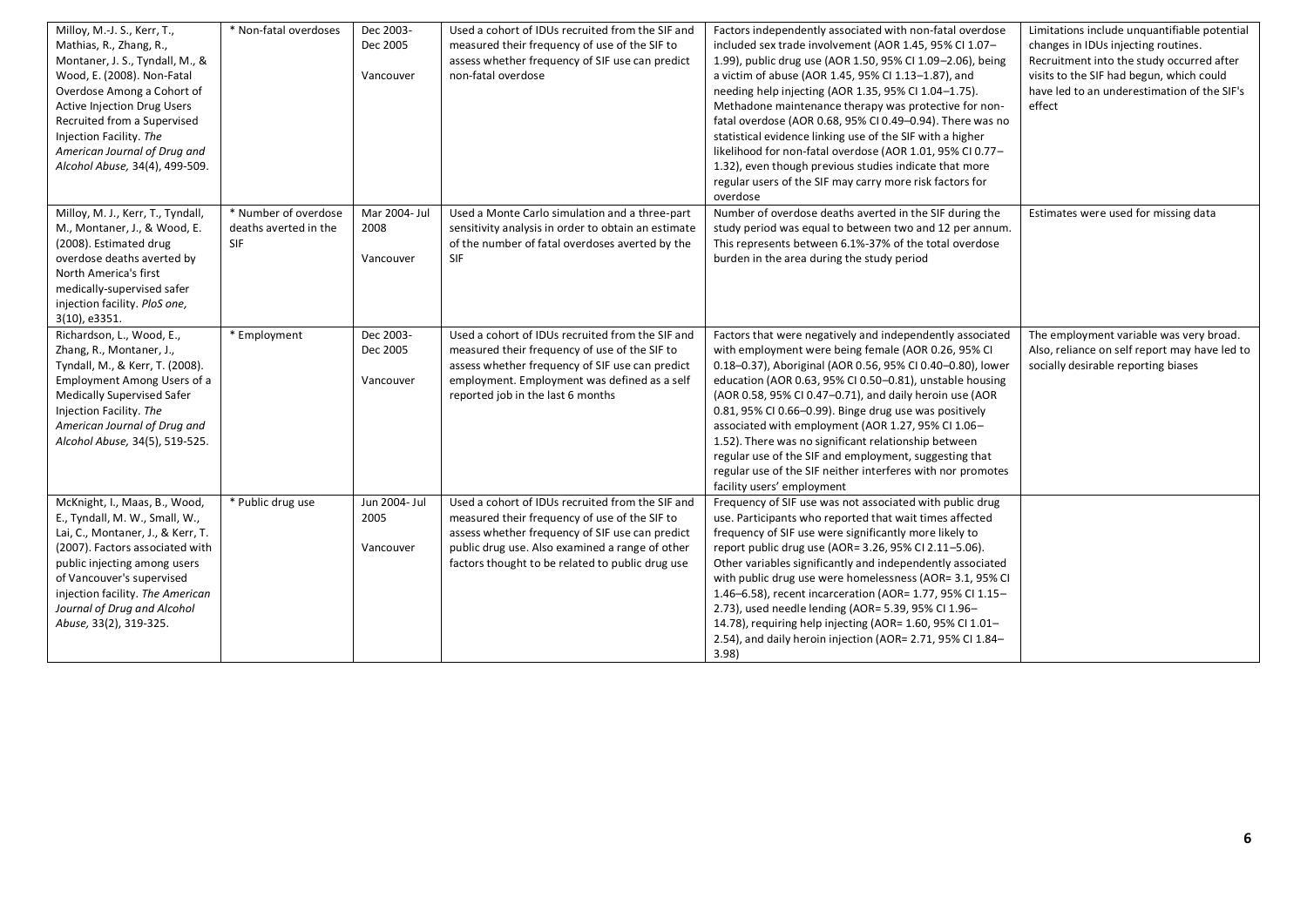| National Centre in HIV<br>Epidemiology and Clinical<br>Research. (2007). Sydney<br>Medically Supervised Injecting<br>Centre evaluation report no. 4:<br>Evaluation of service operation<br>and overdose-related events.<br>Sydney: UNSW.                | * Opioid-related<br>overdoses attended<br>by an ambulance<br>* Opioid-related<br>deaths<br>* Opioid poisoning<br>presentations at<br>hospitals<br>* Publicly discarded<br>syringes<br>* Operating costs | * Overdose-<br>related<br>events: May<br>1998- Apr<br>2006<br>* Syringe<br>disposal: Jan<br>2000-Jan<br>2007. | This report is the final evaluation issued by the<br>NCHECR of the Sydney SIF. Includes results from<br>Salmon, van Beek, Amin, Kaldor & Maher (2010)<br>regarding ambulance call outs to opioid<br>overdoses. Also reports on opioid-related<br>deaths, conducting a similar analysis (pre- and<br>post-SIF opening changes with comparison<br>area). They also examine changes in opioid<br>poisoning presentations at Emergency<br>Departments over the time period. Lastly, the<br>authors analyse monthly counts of publicly<br>discarded syringes pre- and post- the SIF<br>opening | There were significant decreases in monthly average<br>morphine deaths in both the Kings Cross vicinity and the<br>rest of NSW following the SIF opening; the difference<br>between the rates of change was not significant (Poisson<br>regression $X^2$ = 0.02, p= 0.877). There was a significant<br>decrease in average monthly presentations to ERs in Kings<br>Cross following the opening of the SIF (OR 0.65, 95% CI)<br>0.57-0.74), however no comparison group was used here.<br>Lastly, there was a significant 48% decrease in the average<br>monthly count of publicly discarded syringes in the vicinity<br>of the SIF following its opening ()OR 0.52, 95% CI 0.51-<br>0.52). See Salmon, van Beek, Amin, Kaldor (2010) for more<br>detailed results on ambulance call outs, which did suggest<br>a possible effect of the SIF. Also includes operating costs of<br>the SIF, which increased from previous estimates                                                                                        | Socially desirable responding may have<br>influenced results. The use of the postcodes<br>2011 and 2010 to define the Kings Cross<br>vicinity may be overly inclusive, leading to<br>an underestimation of effect. Analysis of<br>opioid poisoning hospital presentations<br>limited by potential confounding<br>introduced by the reduction in heroin<br>supply around the same time the SIF was<br>opened |
|---------------------------------------------------------------------------------------------------------------------------------------------------------------------------------------------------------------------------------------------------------|---------------------------------------------------------------------------------------------------------------------------------------------------------------------------------------------------------|---------------------------------------------------------------------------------------------------------------|-------------------------------------------------------------------------------------------------------------------------------------------------------------------------------------------------------------------------------------------------------------------------------------------------------------------------------------------------------------------------------------------------------------------------------------------------------------------------------------------------------------------------------------------------------------------------------------------|---------------------------------------------------------------------------------------------------------------------------------------------------------------------------------------------------------------------------------------------------------------------------------------------------------------------------------------------------------------------------------------------------------------------------------------------------------------------------------------------------------------------------------------------------------------------------------------------------------------------------------------------------------------------------------------------------------------------------------------------------------------------------------------------------------------------------------------------------------------------------------------------------------------------------------------------------------------------------------------------------------------------------|-------------------------------------------------------------------------------------------------------------------------------------------------------------------------------------------------------------------------------------------------------------------------------------------------------------------------------------------------------------------------------------------------------------|
| National Centre in HIV<br>Epidemiology and Clinical<br>Research. (2007). Sydney<br><b>Medically Supervised Injecting</b><br>Centre Interim Evaluation<br>Report no. 3: Evaluation of<br>Client Referral and Health<br>Issues. Sydney: UNSW.             | * Self reported<br>changes in risky<br>injecting behaviour<br>* Frequency of<br>injecting<br>* Heroin use<br>* Public injection<br>* Syringe sharing                                                    | 1995-2005<br>Sydney                                                                                           | This report is an interim evaluation of the SIF in<br>Sydney as of 2007. It evaluates the SIF's<br>performance on some outcome variables. It also<br>includes a large set of descriptive data on client<br>characteristics, service use, referrals, and client<br>health and risk behaviours                                                                                                                                                                                                                                                                                              | 77% of participants reported improvements in their<br>injecting practices since registering at the SIF. Specifically,<br>clients reported improvements in injecting technique,<br>understanding of overdose risk and a decrease in the<br>likelihood of sharing injecting equipment. A comparison of<br>reported daily injecting from 2001 to 2004 among recent<br>SIF attendees showed a significant trend downwards over<br>time ( $p = 0.02$ ) whereas the non-recent SIF attendees did<br>not show any significant changes. Also, there was a<br>significant increase in recent heroin injection among non-<br>recent SIF attendees ( $p=0.04$ ), whereas the recent SIF<br>attendees showed no changes. Evidence about public<br>injecting change was inconclusive, although recent SIF<br>attendees consistently reported this more frequently.<br>Lastly, there were no changes in syringe-sharing for any of<br>the participants over time, with similar rates reported by<br>recent and non-recent SIF attendees | The cross-sectional nature of the<br>information on changes in risky injecting<br>behaviour must be taken with caution.<br>Also, differences between the recent and<br>non-recent SIF attendees in the subsequent<br>analyses were not compared statistically                                                                                                                                               |
| Petrar, S., Kerr, T., Tyndall, M.<br>W., Zhang, R., Montaner, J. S.<br>G., & Wood, E. (2007).<br>Injection drug users'<br>perceptions regarding use of a<br>medically supervised safer<br>injecting facility. Addictive<br>Behaviors, 32(5), 1088-1093. | * Self reported<br>changes in injecting<br>behaviour<br>* Barriers to use of the<br>SIF                                                                                                                 | Dec 2003-<br>Sep 2005<br>Vancouver                                                                            | This study assessed IDUs' experiences and<br>opinions regarding the SIF in Vancouver and<br>explored what kinds of operational changes<br>might improve the current service                                                                                                                                                                                                                                                                                                                                                                                                               | 75% of participants reported that their injecting behavior<br>had changed since using the SIF, and 95% rated the overall<br>quality of service as excellent or good. HIV-positive<br>individuals were less likely to report behavior changes as a<br>result of SIF use (p=0.005); this was likely due to safer<br>baseline behaviors among this population. Commonly<br>reported restrictions to using the SIF were travel<br>difficulties (12%), limited operating hours (7%), waiting<br>times (5%), and police working too near the SIF (5%).<br>Potential changes in the SIF's operation were suggested. In<br>relation to operational changes that would improve the<br>current service, the three most common suggestions were<br>longer hours of operation (53%), addition of a washroom<br>(51%), and reduced waiting times (46%)                                                                                                                                                                                 | As this study does not provide a robust test<br>of injecting behaviour changes, the more<br>relevant results are those pertaining to<br>perceived barriers and improvements to<br>the SIF rather than the changes in<br>behaviour variable                                                                                                                                                                  |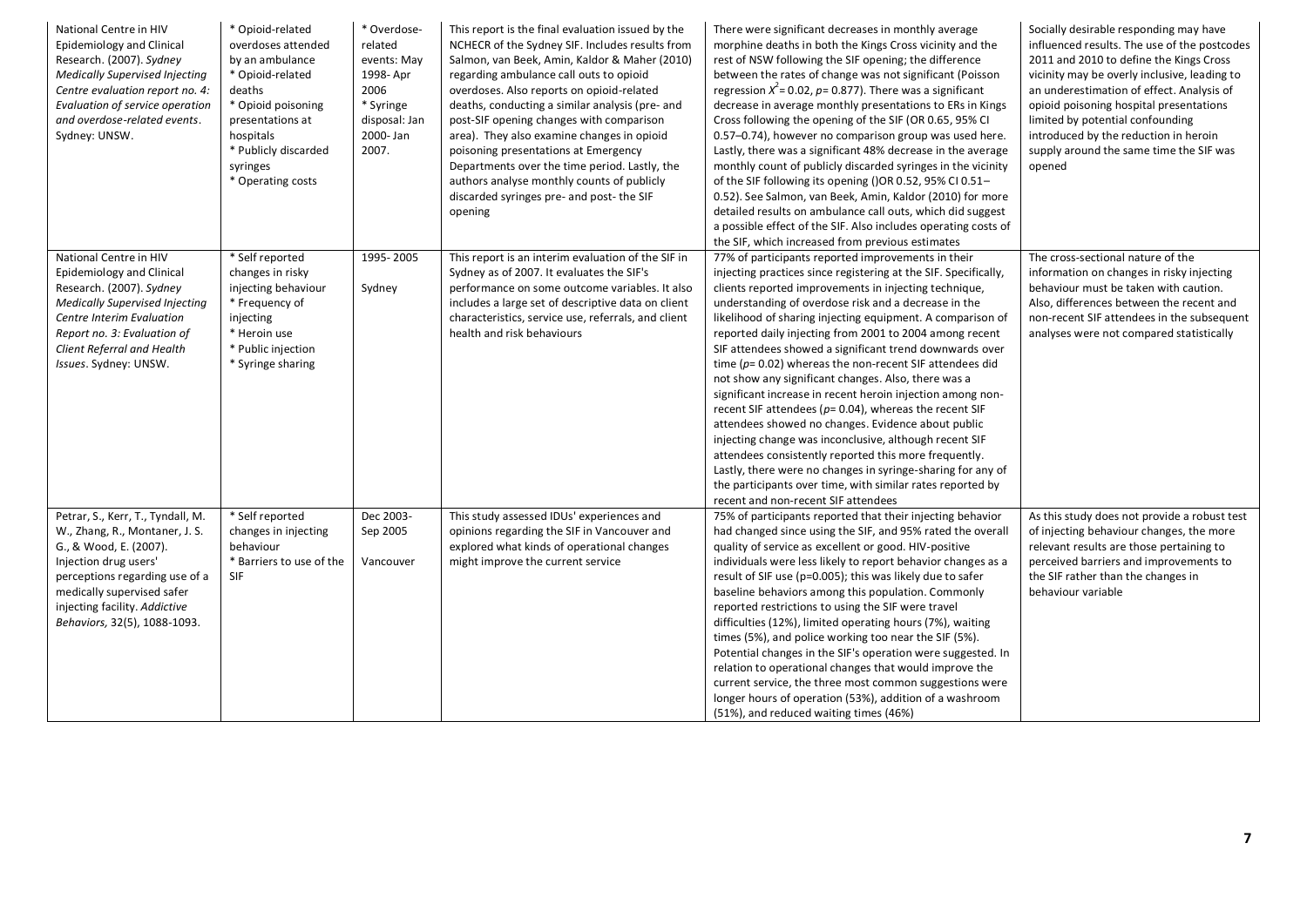| Salmon, A. M., Thein, H.-H.,<br>Kimber, J., Kaldor, J. M., &<br>Maher, L. (2007). Five years<br>on: What are the community<br>perceptions of drug-related<br>public amenity following the<br>establishment of the Sydney<br>Medically Supervised Injecting<br>Centre? International Journal<br>of Drug Policy, 18(1), 46-53. | Community<br>perceptions of:<br>* Public drug use<br>* Publically discarded<br>syringes<br>* Drug dealing<br>* Annoyances<br>associated with public<br>drug use<br>* Advantages/<br>disadvantages of SIF | Oct 2000-<br>Nov 2005<br>Sydney                                           | A survey was conducted among random samples<br>of residents and business operators in Kings<br>Cross prior to and following the opening of the<br>SIF, to assess changes in community perceptions<br>of public amenity                                                                                                                                                       | There were downwards trends in perceived public drug<br>use in both the residential and business samples, although<br>the change was considered an independent effect only for<br>the residential sample, after adjustment for confounds<br>(AOR 0.53, 95% CI 0.37-0.74). There were also decreases<br>in discarded syringes in both samples, which were both<br>significantly and independently predicted by survey year<br>(residential AOR 0.35, 95% CI 0.26-0.48; business AOR<br>0.53, 95% CI 0.34-0.81). Perceptions of drug dealing were<br>stable across the time period. Reported annoyances<br>decreased significantly over the time period. Both<br>residential and business operators reported more<br>advantages than disadvantages of the SIF; advantages<br>were health related (e.g., HIV/AIDS control, overdose risk)<br>whereas disadvantages were concerns about increased<br>drug use (e.g., attracts drug users to the area, encourages<br>drug use). For many of the above measures, living within<br>500m of the SIF decreased the likelihood of perceiving<br>problems | Supersedes Thein, Kimber, Maher,<br>MacDonald & Kaldor (2005) in the two<br>variables 'annoyances' and<br>'advantages/disadvantages'. However, the<br>responses to these outcomes appear to<br>have been prompted in the 2005 study but<br>unprompted here (i.e., in the previous<br>study, the authors listed the 'impacts' of<br>the SIF and asked for<br>agreement/disagreement, whereas in the<br>current study participants were asked to<br>identify potential responses) |
|------------------------------------------------------------------------------------------------------------------------------------------------------------------------------------------------------------------------------------------------------------------------------------------------------------------------------|----------------------------------------------------------------------------------------------------------------------------------------------------------------------------------------------------------|---------------------------------------------------------------------------|------------------------------------------------------------------------------------------------------------------------------------------------------------------------------------------------------------------------------------------------------------------------------------------------------------------------------------------------------------------------------|------------------------------------------------------------------------------------------------------------------------------------------------------------------------------------------------------------------------------------------------------------------------------------------------------------------------------------------------------------------------------------------------------------------------------------------------------------------------------------------------------------------------------------------------------------------------------------------------------------------------------------------------------------------------------------------------------------------------------------------------------------------------------------------------------------------------------------------------------------------------------------------------------------------------------------------------------------------------------------------------------------------------------------------------------------------------------------------------|---------------------------------------------------------------------------------------------------------------------------------------------------------------------------------------------------------------------------------------------------------------------------------------------------------------------------------------------------------------------------------------------------------------------------------------------------------------------------------|
| Stoltz, J.-A., Wood, E., Small,<br>W., Li, K., Tyndall, M.,<br>Montaner, J., & Kerr, T. (2007).<br>Changes in injecting practices<br>associated with the use of a<br>medically supervised safer<br>injection facility. Journal of<br>Public Health, 29(1), 35-39.                                                            | * Safer injection<br>practices                                                                                                                                                                           | July 2004-<br>June 2005<br>Vancouver                                      | Used a cohort of IDUs recruited from the SIF and<br>measured their frequency of use of the SIF to<br>assess whether frequency of SIF use can predict<br>safer injecting practices. There was no pre-post-<br>test measure but instead, change was assessed<br>by asking participants if they believed their<br>injecting practices had changed since using the<br><b>SIF</b> | Consistent SIF users were more likely than non-consistent<br>SIF users to be using heroin daily and be involved in sex<br>work. Each change in injection behaviour was<br>independently and positively associated with consistent<br>SIF use:<br>* reuse syringes less often (AOR 2.04, 95% CI 1.38-3.01)<br>* less rushed during injection (AOR 2.79, 95% CI 2.03-3.85)<br>* less injecting outdoors (AOR = 2.7, 95% CI = 1.93-3.87)<br>* using clean water for injecting (AOR 2.99, 95% CI 2.13-<br>4.18<br>* cooking or filtering drugs prior to injecting (AOR 2.76,<br>95% CI 1.84-4.15)<br>* tying off prior to injection (AOR 2.63, 95% CI 1.58-4.37)<br>* safer disposal of syringes (AOR 2.13, 95% CI 1.47-3.09)<br>* easier finding a vein (AOR 2.66, 95% CI 1.83-3.86)<br>* injecting in a clean place (AOR 2.85, 95% CI 2.09-3.87)                                                                                                                                                                                                                                                 | Non-significant associations between<br>consistent SIF use and borrowing (OR 0.78,<br>95% CI 0.42-1.44), and lending (OR 0.63,<br>95% CI 0.36-1.10) syringes (Table 1).<br>Measures rely on self-report                                                                                                                                                                                                                                                                         |
| Wood, E., Tyndall, M. W.,<br>Zhang, R., Montaner, J. S. G., &<br>Kerr, T. (2007). Rate of<br>detoxification service use and<br>its impact among a cohort of<br>supervised injecting facility<br>users. Addiction, 102(6), 916-<br>919.                                                                                       | * Detox service use<br>* Treatment initiation                                                                                                                                                            | Dec 2003-<br>Mar 2005<br>(Follow up<br>Jun 2005)<br>Vancouver             | This study examined the effect of opening the<br>SIF on detox service use with a pre- and post-<br>test design studying SIF users. The study<br>conducts prospective and retrospective<br>database linkages with detox facilities rather<br>than self-report                                                                                                                 | The year after the SIF opened was associated with a 30%<br>increase in uptake of detox services (AOD 1.32, 95% CI<br>1.11-1.58). At follow up, detox service use was positively<br>associated with uptake of methadone maintenance<br>therapy (AHR 1.56, 95% CI 1.04-2.34) or other treatment<br>(AHR 3.73, 95% CI 2.57-5.39). Furthermore, use of the SIF<br>decreased significantly following detox (24 visits versus 19<br>visits per month, p= 0.002)                                                                                                                                                                                                                                                                                                                                                                                                                                                                                                                                                                                                                                      | Differences in detoxification use between<br>the pre- and post-SIF years could have been<br>attributable to unmeasured factors<br>independent of the SIF                                                                                                                                                                                                                                                                                                                        |
| Kerr, T., Stoltz, J.-A., Tyndall,<br>M., Li, K., Zhang, R., Montaner,<br>J., & Wood, E. (2006). Impact<br>of a medically supervised safer<br>injection facility on community<br>drug use patterns: a before<br>and after study. BMJ,<br>332(7535), 220-222.                                                                  | Starting and stopping:<br>* Injecting drug use<br>* Binge drug use<br>* Crack cocaine<br>smoking<br>* Starting or stopping<br>methadone                                                                  | Period 1<br>$(2002 - 2003)$ v<br>period 2<br>$(2003 - 2004)$<br>Vancouver | This longitudinal study examined the effect of<br>opening the SIF on drug use patterns with a pre-<br>and post- test design studying IDU in Vancouver.<br>Specifically, the Comparing % change in<br>variables pre/post SIF opening. From Vancouver<br>injecting drug users study (VIDUS)                                                                                    | Only differences were: decrease in number of participants<br>who relapsed into binge drug use in the second period,<br>and in increase in number who started smoking crack<br>cocaine                                                                                                                                                                                                                                                                                                                                                                                                                                                                                                                                                                                                                                                                                                                                                                                                                                                                                                          | These were a set of early results, many of<br>which have been supersedes by later<br>studies                                                                                                                                                                                                                                                                                                                                                                                    |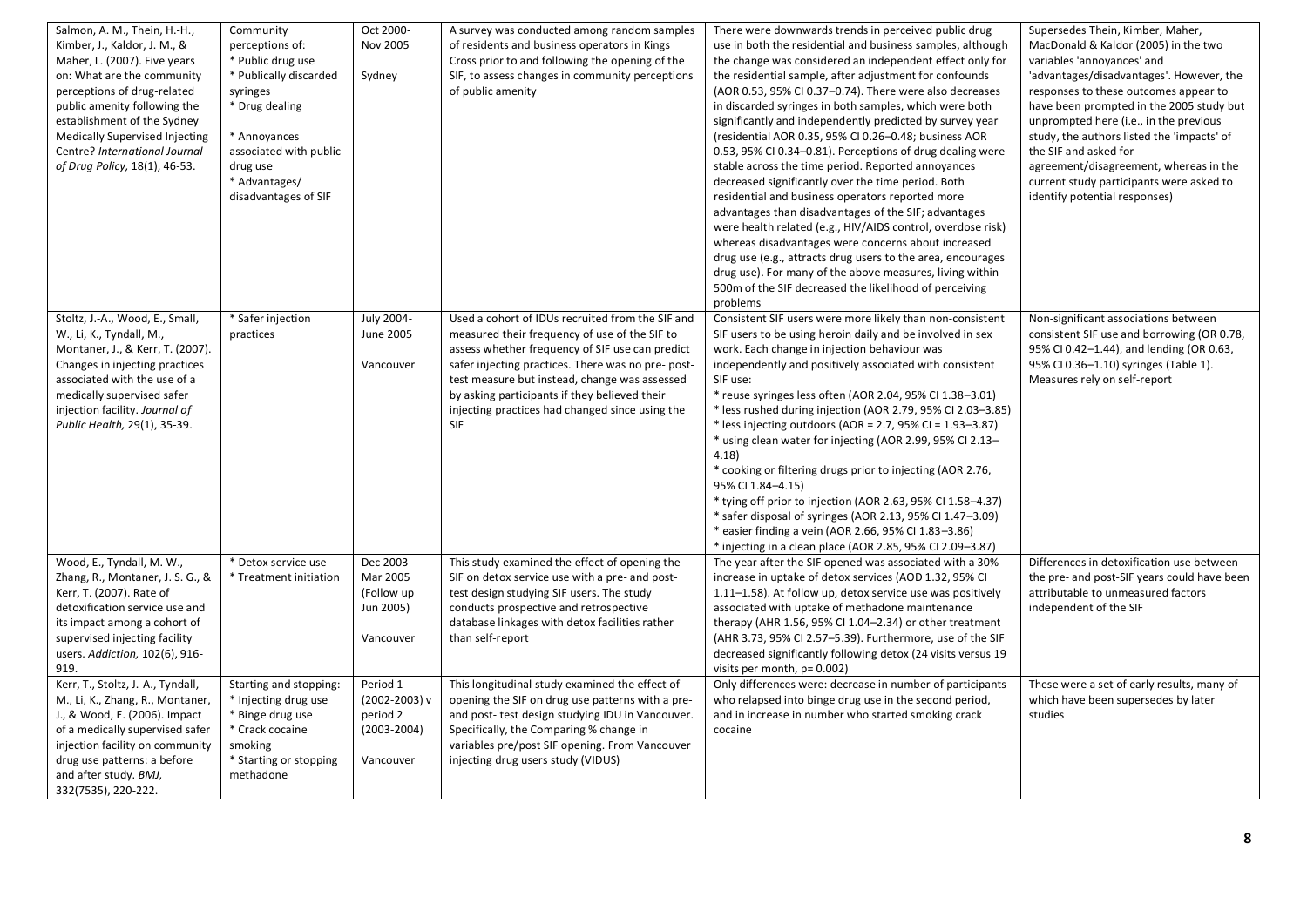| National Centre in HIV<br><b>Epidemiology and Clinical</b><br>Research. (2006). Sydney<br><b>Medically Supervised Injecting</b><br>Centre Interim Evaluation<br>Report no. 2: Evaluation of<br>Community Attitudes towards<br>the Sydney MSIC. Sydney:<br>UNSW.     | Community<br>perceptions of:<br>* Public drug use<br>* Publically discarded<br>syringes<br>* Drug dealing<br>* Annoyances<br>associated with public<br>drug use<br>* Knowledge of SIF<br>* Agreement with SIF<br>* Advantages/<br>disadvantages of SIF | 2000-2005<br>Sydney                 | This report is an interim evaluation of the SIF in<br>Sydney as of 2006. It asses attitudes towards<br>drug use and SIFs, experience and perceptions of<br>public drug use and related issues                                                                                                                                     | Rates of knowledge of the location of the SIF stayed fairly<br>constant over time. The proportions of residents who<br>agreed with the establishment of the SIF in 2005 was 73%,<br>a slight decline from 78% in 2002, but still above the<br>proportion who agreed with its establishment prior to<br>opening in 2000 (68%).<br>See Salmon, Thein, Kimber, Kaldor & Maher (2007) for<br>other results                                    | Supersedes Thein, Kimber, Maher,<br>MacDonald & Kaldor (2005) on variables<br>'knowledge of SIF' and 'agreement with SIF'                                                                                                                                                                                                         |
|---------------------------------------------------------------------------------------------------------------------------------------------------------------------------------------------------------------------------------------------------------------------|--------------------------------------------------------------------------------------------------------------------------------------------------------------------------------------------------------------------------------------------------------|-------------------------------------|-----------------------------------------------------------------------------------------------------------------------------------------------------------------------------------------------------------------------------------------------------------------------------------------------------------------------------------|-------------------------------------------------------------------------------------------------------------------------------------------------------------------------------------------------------------------------------------------------------------------------------------------------------------------------------------------------------------------------------------------------------------------------------------------|-----------------------------------------------------------------------------------------------------------------------------------------------------------------------------------------------------------------------------------------------------------------------------------------------------------------------------------|
| Wood, E., Tyndall, M. W.,<br>Zhang, R., Stoltz, J.-A., Lai, C.,<br>Montaner, J. S. G., & Kerr, T.<br>(2006). Attendance at<br>supervised injecting facilities<br>and use of detoxification<br>services. New England Journal<br>of Medicine, 354(23), 2512-<br>2514. | * Time to entry into a<br>detox program                                                                                                                                                                                                                | Dec 2003-<br>Mar 2005<br>Vancouver  | Used a cohort of IDUs recruited from the SIF and<br>measured their frequency of use of the SIF to<br>assess whether frequency of SIF use can predict<br>entry into detox. Performed linkages with health<br>databases to verify participant information                                                                           | Factors that were independently associated with more<br>rapid entry into detox were homelessness (AHR 1.42, 95%<br>CI 1.06-1.90), treatment history (AHR 2.43, 95% CI 1.41-<br>4.22), and having contact with the facility's counsellor<br>(AHR 1.98. 95% CI 1.26-3.10). Weekly or more frequent<br>use of the SIF was also independently associated with<br>more rapid entry into detox (ARH 1.72, 95% CI 1.25-2.38)                     | Does not address detoxification success,<br>only enrolment. Also this may not mean<br>they end up in treatment, or succeed there<br>either                                                                                                                                                                                        |
| Wood, E., Tyndall, M., Lai, C.,<br>Montaner, J., & Kerr, T. (2006).<br>Impact of a medically<br>supervised safer injecting<br>facility on drug dealing and<br>other drug-related crime.<br>Substance Abuse Treatment,<br>Prevention, and Policy, 1(1),<br>13.       | * Crime rates<br>(charges)                                                                                                                                                                                                                             | Oct 2003-Sep<br>2005<br>Vancouver   | This study examined the effect of opening the<br>SIF on crime with a pre- and post- test design<br>studying crime rates in the neighbourhoods<br>around the SIF. Accessed Vancouver Police<br>Department statistics regarding charges for drug<br>trafficking, assaults and robberies, and vehicle<br>break-ins and vehicle theft | Arrest for drug trafficking, assaults, and robbery were<br>similar after the facility's opening. Rates of vehicle break-<br>ins/theft declined significantly                                                                                                                                                                                                                                                                              | Due to the nature of the methodology and<br>the inability to rule out confounding factors<br>such as policing practices, the authors<br>caution against inferring that any changes<br>were due to the SIF. They instead suggest<br>that the SIF was not associated with a<br>marked increase in drug-related criminal<br>activity |
| Freeman, K., Jones, C. G.,<br>Weatherburn, D. J., Rutter, S.,<br>Spooner, C. J., & Donnelly, N.<br>(2005). The impact of the<br><b>Sydney Medically Supervised</b><br>Injecting Centre (MSIC) on<br>crime. Drug and Alcohol<br>Review, 24(2), 173-184.              | * Drug-related activity<br>around the MSIC<br>(loitering, dealing)<br>* Acquisitive crime                                                                                                                                                              | Jan 1999- Oct<br>2002<br>Sydney     | This study conducts a time series analysis of<br>police-recorded trends, as well as key informant<br>interviews, in order to examine the Sydney SIF's<br>impact on crime. They concentrate on the area<br>surrounding the SIF                                                                                                     | They find no evidence the SIF had any impact on<br>acquisitive crime. There was little or no sustained increase<br>in loitering near the SIF by drug users or dealers                                                                                                                                                                                                                                                                     | Results may be confounded by the heroin<br>shortage                                                                                                                                                                                                                                                                               |
| Kerr, T., Tyndall, M., Li, K.,<br>Montaner, J., & Wood, E.<br>(2005). Safer injection facility<br>use and syringe sharing in<br>injection drug users. The<br>Lancet, 366(9482), 316-318.                                                                            | * Syringe sharing                                                                                                                                                                                                                                      | Dec 2003-<br>June 2004<br>Vancouver | Used a cohort of IDUs recruited from the<br>community (VIDUS study) and measured their<br>frequency of use of the SIF to assess whether<br>frequency of SIF use can predict syringe sharing                                                                                                                                       | Use of the SIF was independently associated with reduced<br>syringe sharing (AOR 0.29, 95% CI 0.11-0.78).<br>Furthermore, there were no baseline-pre SIF-syringe<br>sharing differences between those reporting consistent<br>and non-consistent use of the SIF, demonstrating that the<br>groups were roughly equivalent in this respect and thus<br>increasing confidence in the conclusion that SIF use was<br>the cause of the effect | Sample not random and may not be<br>representative. Rates of syringe sharing<br>may be undestimates because of socially<br>desirable responding. Used a combined<br>endpoint of lending and borrowing to<br>obtain adequate statistical power                                                                                     |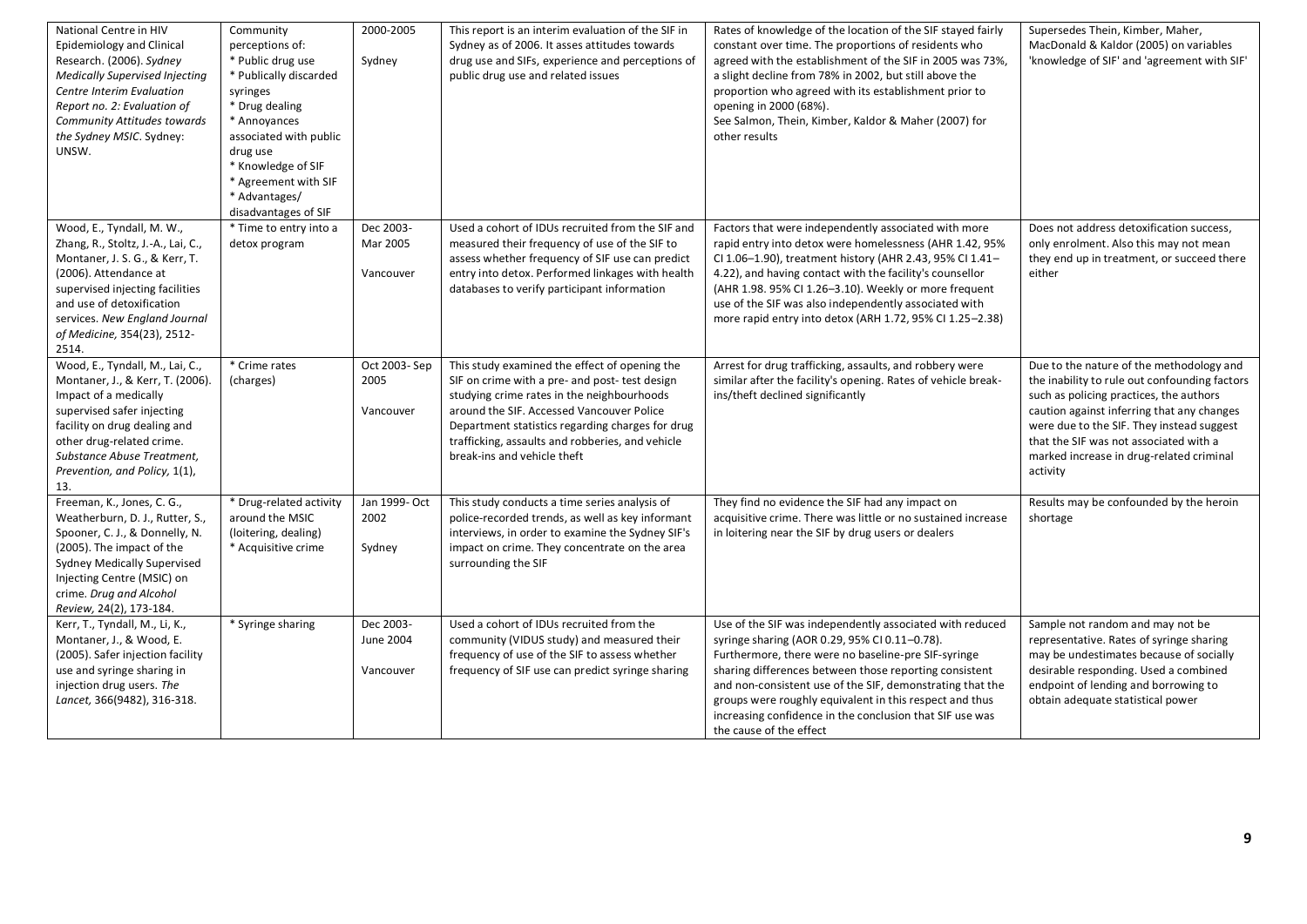| Thein, H.-H., Kimber, J.,<br>Maher, L., MacDonald, M., &<br>Kaldor, J. M. (2005). Public<br>opinion towards supervised<br>injecting centres and the<br><b>Sydney Medically Supervised</b><br>Injecting Centre. International<br>Journal of Drug Policy, 16(4),<br>275-280.                               | Community<br>perceptions:<br>* Knowledge of SIF<br>* Agreement with SIF<br>* Understanding of<br>impacts<br>*SIF location<br>considerations                                                                                                                                      | Oct 2000- Oct<br>2002<br>Sydney    | A survey was conducted among random samples<br>of residents and business operators in Kings<br>Cross prior to and following the opening of the<br>SIF, to assess changes in community perceptions<br>of the SIF                                                                                                                                                                                                     | Most respondents reported some knowledge of SIFs.<br>There was an increase in agreement with the<br>establishment of the SIF from 68% in 2000 to 78% in 2002<br>(p< 0.001) and a corresponding decrease in disagreement<br>(26% to 17%, p< 0.001). There were significant decreases<br>for both residents and business operators in the beliefs<br>that SIFs make drug law enforcement difficult, and that<br>SIFs make people think it's legal to inject drugs. There<br>were significant increases in the beliefs that SIFs improve<br>the health of users and reduce publicly discarded syringes.<br>Overall the findings indicate diminished concern among<br>local residents and businesses about crime and drug users<br>in the area after the SIF opened. The three most frequently<br>reported locations by respondents in 2000 and 2002 were<br>areas of high drug use, away from children and young<br>people and away from residential areas | Despite evidence of a decrease, the authors<br>do not address the high agreement with<br>the beliefs 'SIFs attract drug users' and 'SIFs<br>make people think injecting drug use is<br>legal'. Also see Salmon, Thein, Kimber,<br>Kaldor & Maher (2007) for related study    |
|----------------------------------------------------------------------------------------------------------------------------------------------------------------------------------------------------------------------------------------------------------------------------------------------------------|----------------------------------------------------------------------------------------------------------------------------------------------------------------------------------------------------------------------------------------------------------------------------------|------------------------------------|---------------------------------------------------------------------------------------------------------------------------------------------------------------------------------------------------------------------------------------------------------------------------------------------------------------------------------------------------------------------------------------------------------------------|---------------------------------------------------------------------------------------------------------------------------------------------------------------------------------------------------------------------------------------------------------------------------------------------------------------------------------------------------------------------------------------------------------------------------------------------------------------------------------------------------------------------------------------------------------------------------------------------------------------------------------------------------------------------------------------------------------------------------------------------------------------------------------------------------------------------------------------------------------------------------------------------------------------------------------------------------------|------------------------------------------------------------------------------------------------------------------------------------------------------------------------------------------------------------------------------------------------------------------------------|
| Wood, E., Tyndall, M., W.,<br>Stoltz, J.-A., Small, W., Lloyd-<br>Smith, E., Zhang, R., Kerr,<br>T. (2005). Factors Associated<br>with Syringe Sharing Among<br>Users of a Medically<br>Supervised Safer Injecting<br>Facility. American Jounral of<br>Infectious Diseases, 1(1)                         | * Syringe lending and<br>borrowing                                                                                                                                                                                                                                               | Mar 2004-<br>Oct 2004<br>Vancouver | Used a cohort of IDUs recruited from the SIF and<br>measured their frequency of use of the SIF<br>(comparing those who used the SIF exclusively<br>for all their injections to those who also injected<br>elsewhere) to assess whether frequency of SIF<br>(and what other factors) use can predict safer<br>syringe lending and borrowing among SIF users.<br>Examined both HIV-positive and negative SIF<br>users | Syringe borrowing among HIV-negative IDUs was positively<br>associated with public drug use (OR 7.07, 95% CI 2.16-<br>23.13) and requiring help injecting (OR 2.59, 95% CI 1.42-<br>4.74). Syringe lending among HIV-positive IDUs was<br>associated with daily cocaine injection (OR 3.42, 95% CI<br>1.15-10.2) and shooting gallery use (OR 6.16, 95% CI 1.75-<br>21.70). There was some evidence that the SIF may reduce<br>syringe borrowing among HIV-negative IDUs (OR 0.14, 95%<br>CI 0.00-0.78), but no evidence that the SIF may reduce<br>syringe lending among HIV-positive IDUs (OR 0.94, 95% CI<br>$0.00 - 7.90$                                                                                                                                                                                                                                                                                                                           | The analyses were bivariate rather than<br>multivariate; i.e., they did not adjust scores<br>to determine independent effect of each<br>factor. For example, the effect found due to<br>SIF use could have disappeared when<br>controlling for differences in another factor |
| Wood, E., Kerr, T., Small, W.,<br>Li, K., Marsh, D. C., Montaner,<br>J. S. G., & Tyndall, M. W.<br>(2004). Changes in public<br>order after the opening of a<br>medically supervised safer<br>injecting facility for illicit<br>injection drug users. Canadian<br>Medical Association Journal,<br>171(7) | * Public injecting drug<br>use<br>* Publicly discarded<br>syringes<br>* Injection-related<br>litter<br>*Drug dealers in<br>vicinity                                                                                                                                              | Aug 2003-<br>Dec 2003<br>Vancouver | This study examined the effect of opening the<br>SIF on public order with a pre- and post-test<br>design studying the area surrounding the SIF (10<br>city blocks). The study used objective outcome<br>measures and data was collected by<br>observation. Difference between 6 wks before<br>SIF opening and 12 wks after SIF opening (daily<br>averages)                                                          | There were statistically significant correlations between<br>daily counts of SIF usage and daily counts of the 3 public<br>order measures. The daily mean number of suspected drug<br>dealers was 45.2 in the period before and 40.7 in the<br>period after the opening of the SIF; the difference was not<br>statistically significant (p=0.34). The period after the<br>opening of the SIF was independently associated with a<br>reduction in public injection drug use ( $\beta$ = -0.61, p< 0.001),<br>publicly discarded syringes ( $β = -0.72$ , $p < 0.001$ ) and<br>injection-related litter ( $\beta$ = -0.72, p < 0.001)                                                                                                                                                                                                                                                                                                                     | Did not adjust results for seasonality. There<br>was a possibility of observer bias in the<br>data collection phase.                                                                                                                                                         |
| <b>MSIC Evaluation Committee.</b><br>(2003). Final report of the<br>evaluation of the Sydney<br><b>Medically Supervised Injecting</b><br>Centre. Sydney.                                                                                                                                                 | * Opioid-related<br>overdoses attended<br>by an ambulance<br>* Opioid poisoning<br>presentations at<br>hospitals<br>* Opioid-related<br>deaths<br>* Publicly discarded<br>syringes<br>* Overdose deaths<br>prevented<br>* New cases of HIV,<br>HBV and HCV<br>* Incidence of HCV | Various<br>Sydney                  | This comprehensive report is an evaluation of<br>the SIF in Sydney as of 2003. It evaluates the<br>SIF's performance on a number of outcome<br>variables. It also includes a large set of<br>descriptive data on client characteristics and use                                                                                                                                                                     | Although the same data sets were used in published<br>individual studies, there is some difference in<br>measurement/analysis, time period and level of detail<br>between studies. It may be useful to review all relevant<br>studies:<br>* See NCHECR (2007) and Salmon, Van Beek, Amin, Kaldor<br>& Maher (2010) for results on opioid overdose, although<br>the current study does a very different analysis-time<br>series-rather than odds ratios<br>* See Kimber et al (2008) for results on client health and<br>referral uptake. Differs in definition of 'frequent' SIF<br>attendance. Consequently, there are different results. In<br>the current article, clients who visited the SIF on more<br>than 10 occasions were almost 18 times more likely to<br>have confirmed referral uptake (OR 17.7, 95% CI 10.1-                                                                                                                             | See KPMG (2010) for results in the<br>extended trial period (to 2007). Results may<br>be confounded by the heroin shortage. SIF<br>clients could not be followed up across time<br>if they did not stay in contact with the SIF<br>due to privacy legislation                |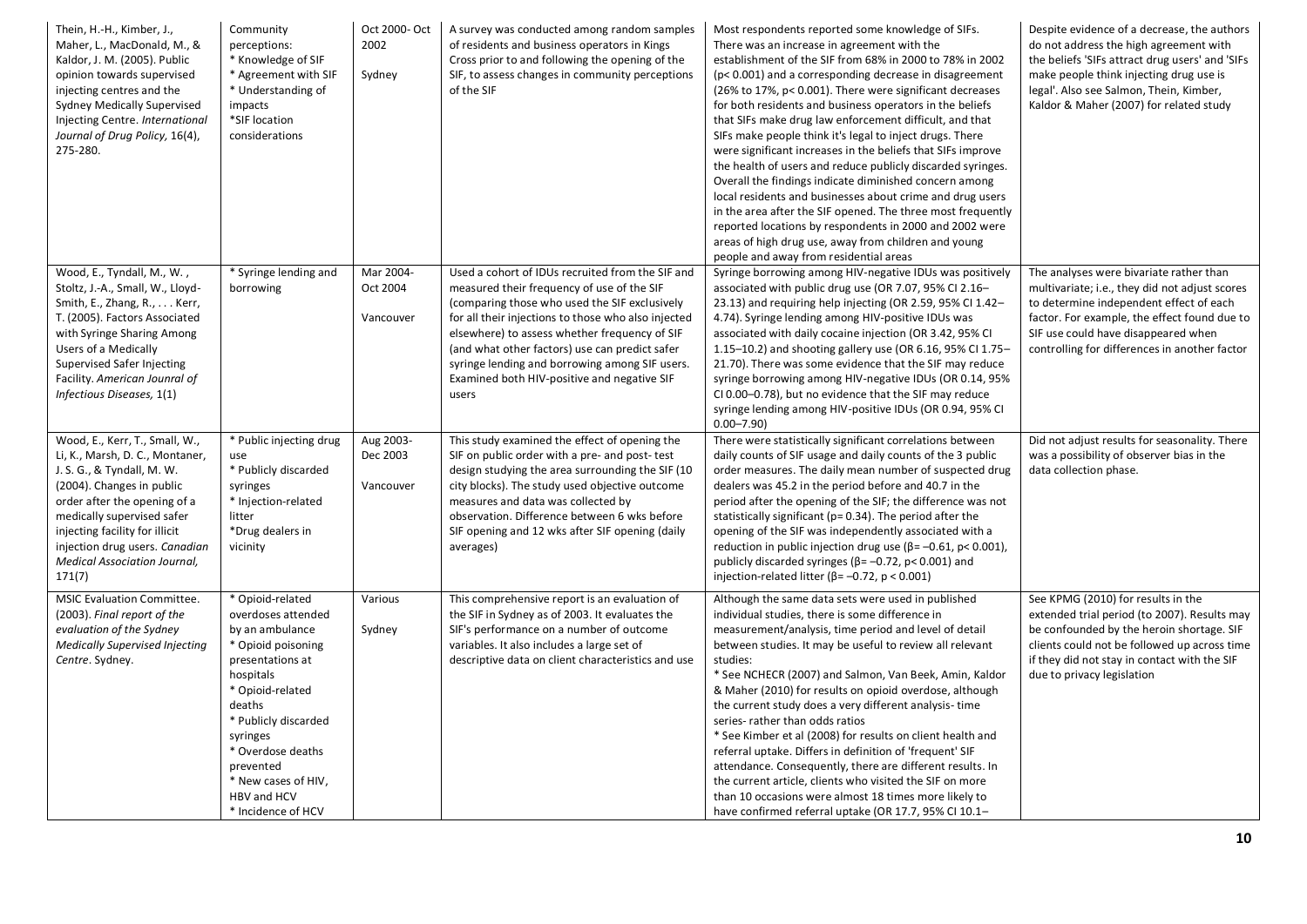|                                                                                                                                                                                                                                                | * Prevalence of HIV<br>and HCV<br>* Health service<br>referral uptake<br>* Crime<br>*Drug-related<br>loitering                                                                         |                                |                                                                                                                                                                                                                                                                                | 30.9)<br>* See Salmon, Thein, Kimber, Kaldor & Maher (2007),<br>Thein, Kimber, Maher, MacDonald & Kaldor (2005) and<br>National Centre in HIV Epidemiology and Clinical Research<br>(2006) for results on public opinion/amenity<br>* See Freeman et al (2005) for results on crime and<br>loitering                                                                                                                                                                                                                                      |                                                                                                                                                                                                                                                                                                                        |
|------------------------------------------------------------------------------------------------------------------------------------------------------------------------------------------------------------------------------------------------|----------------------------------------------------------------------------------------------------------------------------------------------------------------------------------------|--------------------------------|--------------------------------------------------------------------------------------------------------------------------------------------------------------------------------------------------------------------------------------------------------------------------------|-------------------------------------------------------------------------------------------------------------------------------------------------------------------------------------------------------------------------------------------------------------------------------------------------------------------------------------------------------------------------------------------------------------------------------------------------------------------------------------------------------------------------------------------|------------------------------------------------------------------------------------------------------------------------------------------------------------------------------------------------------------------------------------------------------------------------------------------------------------------------|
| Zurhold, H., Degkwitz, P.,<br>Verthein, U., & Haasen, C.<br>(2003). Drug consumption<br>rooms in Hamburg, Germany:<br>Evaluation of the effects on<br>harm reduction and the<br>reduction of public nuisance.<br>Journal of Drug Issues, 33(3) | * Drug consumption<br>behaviour<br>* Service use<br>* Risk and health<br>awareness<br>* Stressors for staff<br>* Community<br>perceptions of<br>nuisance and attitudes<br>towards SIFs | Unclear<br>Germany (3<br>SIFs) | Examined whether use of SIFs leads to positive<br>changes in health-related behaviours and public<br>disturbances. The data on behaviour change is<br>descriptive. Also conducted qualitative<br>interviews with community members and<br>analysed them using content analysis | Most of the sample reported at least one change in health-<br>related behaviour. The most frequently-reported changes<br>were 'more careful hygiene and cleanliness' (37%) and<br>'taking more time and rest' (28%). More frequent SIF users<br>reported more changes in positive habits, using more<br>services, having more public drug use, and spending more<br>time in the open drug scene. Qualitative interviews<br>indicated that most community members believed drug-<br>related burdens had declined since the opening of SIFs | Little statistical significance testing, so the<br>changes in injecting behaviours should be<br>regarded as descriptive. Also note that<br>these SIFs are rooms housed in broader<br>'low threshold' facilities which offer many<br>other services, and the rooms are open to<br>both injecting and smoking drug users |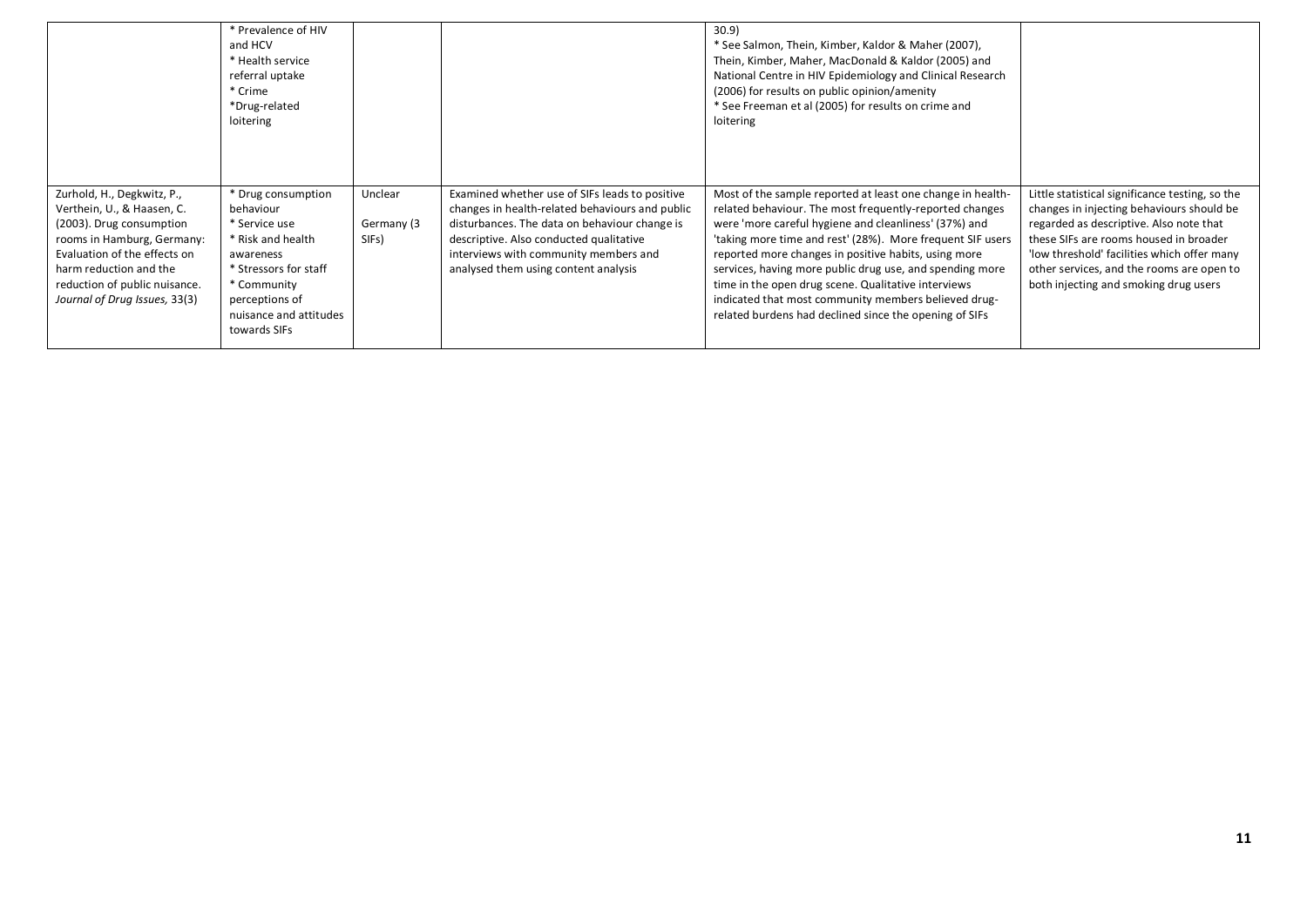### <span id="page-11-0"></span>**Table 3: Economic assessments (n=7 papers)**

| <b>Authors &amp; Publication Year</b>                                                                                                                                                                                                  | <b>Outcomes Examined</b>                                                                                                              | <b>Study period &amp;</b><br><b>location</b> | Aim/Description                                                                                                                                                                                                                                                                                                                                                           | <b>Findings</b>                                                                                                                                                                                                                                                                                                                                                                                                                                                                                                                                                                                                                                                                                                                                                                                                                                                                                                                              | <b>Unresolved Issues/ Notable Limitations</b>                                                                                                                                                                                                                                                    |
|----------------------------------------------------------------------------------------------------------------------------------------------------------------------------------------------------------------------------------------|---------------------------------------------------------------------------------------------------------------------------------------|----------------------------------------------|---------------------------------------------------------------------------------------------------------------------------------------------------------------------------------------------------------------------------------------------------------------------------------------------------------------------------------------------------------------------------|----------------------------------------------------------------------------------------------------------------------------------------------------------------------------------------------------------------------------------------------------------------------------------------------------------------------------------------------------------------------------------------------------------------------------------------------------------------------------------------------------------------------------------------------------------------------------------------------------------------------------------------------------------------------------------------------------------------------------------------------------------------------------------------------------------------------------------------------------------------------------------------------------------------------------------------------|--------------------------------------------------------------------------------------------------------------------------------------------------------------------------------------------------------------------------------------------------------------------------------------------------|
| Andresen, M. A., & Boyd, N.<br>(2010). A cost-benefit and<br>cost-effectiveness analysis<br>of Vancouver's supervised<br>injection facility.<br>International Journal of Drug<br>Policy, 21(1), 70-76.                                 | * HIV infections<br>prevented (lifetime<br>health costs)<br>* Deaths prevented (lost<br>productivity/wages)<br>* Running costs of SIF | Vancouver                                    | Conducted a cost-effectiveness and a cost-benefit<br>analyses of the Vancouver Insite SIF to determine<br>whether the facility's prevention of infections and<br>deaths among IDUs is of greater or lesser cost than<br>the cost involved in providing the service                                                                                                        | The SIF prevents 35 new cases of HIV and 2.8 deaths per<br>year. This results in societal benefits of \$7.56m per year<br>(after costs are taken into account). Therefore the Insite<br>SIF is cost saving as a stand-alone operation, independent<br>of Insite's other services                                                                                                                                                                                                                                                                                                                                                                                                                                                                                                                                                                                                                                                             | The economic evaluation is not<br>methodologically rigorous.<br>Methodological issues pertaining to<br>models, data and assumptions are raised<br>by Pinkerton (2011)                                                                                                                            |
| Pinkerton, S. D. (2011). How<br>many HIV infections are<br>prevented by Vancouver<br>Canada's supervised<br>injection facility?<br>International Journal of Drug<br>Policy, 22(3), 179-183.                                            | * HIV infections<br>prevented (lifetime<br>health costs)<br>* Deaths prevented (lost<br>productivity/wages)<br>* Running costs of SIF | Vancouver                                    | operating cost of the SIF                                                                                                                                                                                                                                                                                                                                                 | Suggest that Andresen & Boyd (2010) made many errors, including incorrect equations, misspecification of<br>models, unjustified parameters and more. They identify the errors and suggest corrections to the model,<br>resulting in a revised estimate of 5-6 HIV infections prevented by the SIF per year, which is about smaller than<br>Andresen & Boyd's figure of 35 by roughly a factor of 5. The estimate Pinkerton gives here is higher than the 2.8<br>figure in his 2010 paper (which includes a similar analysis) because the current paper takes an additional factor<br>into consideration. Despite the corrections made to Andresen & Boyd's model, the author finds that the SIF is<br>still cost-saving; the total savings due to averted HIV-related medical care costs and prevented overdose deaths<br>(approximately \$1.7 to \$1.9 million per year), are just slightly greater than the estimated \$1.5 million annual | This paper does not seek to conduct a<br>cost-benefit or cost-effectiveness<br>analysis, it provides corrections to an<br>existing model                                                                                                                                                         |
| Pinkerton, S. D. (2010). Is<br>Vancouver Canada's<br>supervised injection facility<br>cost-saving? Addiction,<br>105(8), 1429-1436.                                                                                                    | * HIV infections<br>prevented (lifetime<br>health costs)<br>* Running costs of<br>facility                                            | Vancouver                                    | The aim of the study was to estimate whether<br>Vancouver's Insite facility (SIF and Needle<br>Exchange Program (NEP)) prevented a sufficient<br>number of HIV infections to be cost saving. A<br>series of equations were used to estimate the<br>expected incidence of HIV infection within<br>Vancouver's IDU community, both with and<br>without the SIF in operation | Found that Insite prevents 83.5 HIV infections per year,<br>which equates to approximately \$17.6m saving (they also<br>give \$7.8m as a conservative estimate) in life-time HIV-<br>related medical care costs. This exceeds the facility's<br>operating costs (\$3m annually), so Insite is cost-saving. This<br>is mainly due to the NEP; the reduction in borrowing rates<br>due to safe injections within the SIF prevented only 2.8<br>infections per year averting \$580 000 in additional HIV-<br>related medical care costs on top of the NEP. The NEP is<br>considerably more beneficial than the SIF in reducing HIV<br>infections.                                                                                                                                                                                                                                                                                               | It is unclear whether the SIF itself is cost-<br>saving. See Pinkerton (2011) for a similar<br>model looking only at the SIF. The<br>authors acknowledge that the scarcity of<br>detailed information about the injecting<br>practices of IDUs in Vancouver impacts<br>the certainty of findings |
| Bayoumi, A. M., & Zaric, G.<br>S. (2008). The cost-<br>effectiveness of Vancouver's<br>supervised injection facility.<br><b>Canadian Medical</b><br>Association Journal, 179(11),<br>1143-1151.                                        | * Deaths prevented (life-<br>years gained)<br>* Rates of HIV and<br><b>Hepatitis C infection</b><br>* Healthcare costs                | Vancouver                                    | The authors used a dynamic compartmental<br>model with a 10 year time horizon to conduct a<br>cost-effectiveness analysis of the Vancouver SIF<br>(SIF only, excluding Insite's other facilities). They<br>modelled individuals aged 15-64 cycling<br>through the model until death, ageing beyond<br>64 years or migration out of the Vancouver area                     | At their most conservative estimate, the SIF was associated<br>with net savings (incremental gain relative to no SIF) of<br>almost \$14m and 920 life-years gained over the 10 years.<br>The ratio for the SIF relative to no SIF dominated (the SIF is<br>cost effective)                                                                                                                                                                                                                                                                                                                                                                                                                                                                                                                                                                                                                                                                   | Results were sensitive to rates of<br>injecting and rates of needle sharing. See<br>Des Jarlais, Arasteh & Hagan (2008) for<br>comments                                                                                                                                                          |
| Des Jarlais, D. C., Arasteh, K.,<br>& Hagan, H. (2008).<br><b>Evaluating Vancouver's</b><br>supervised injection facility:<br>data and dollars, symbols<br>and ethics. Canadian<br>Medical Association Journal,<br>179(11), 1105-1106. | See Bayoumi & Zaric<br>(2008)                                                                                                         | Vancouver                                    | symbolic reactions to the facility than to evidence                                                                                                                                                                                                                                                                                                                       | State that the Bayoumi & Zaric study overestimates incidence rate of HIV infection, leading to biased results.<br>However, even with a revised estimate of about 250-350 averted HIV infections over 10 years, the SIF is still<br>cost-effective. The authors conclude that the threat to close Insite appears to be based more on emotional and                                                                                                                                                                                                                                                                                                                                                                                                                                                                                                                                                                                            |                                                                                                                                                                                                                                                                                                  |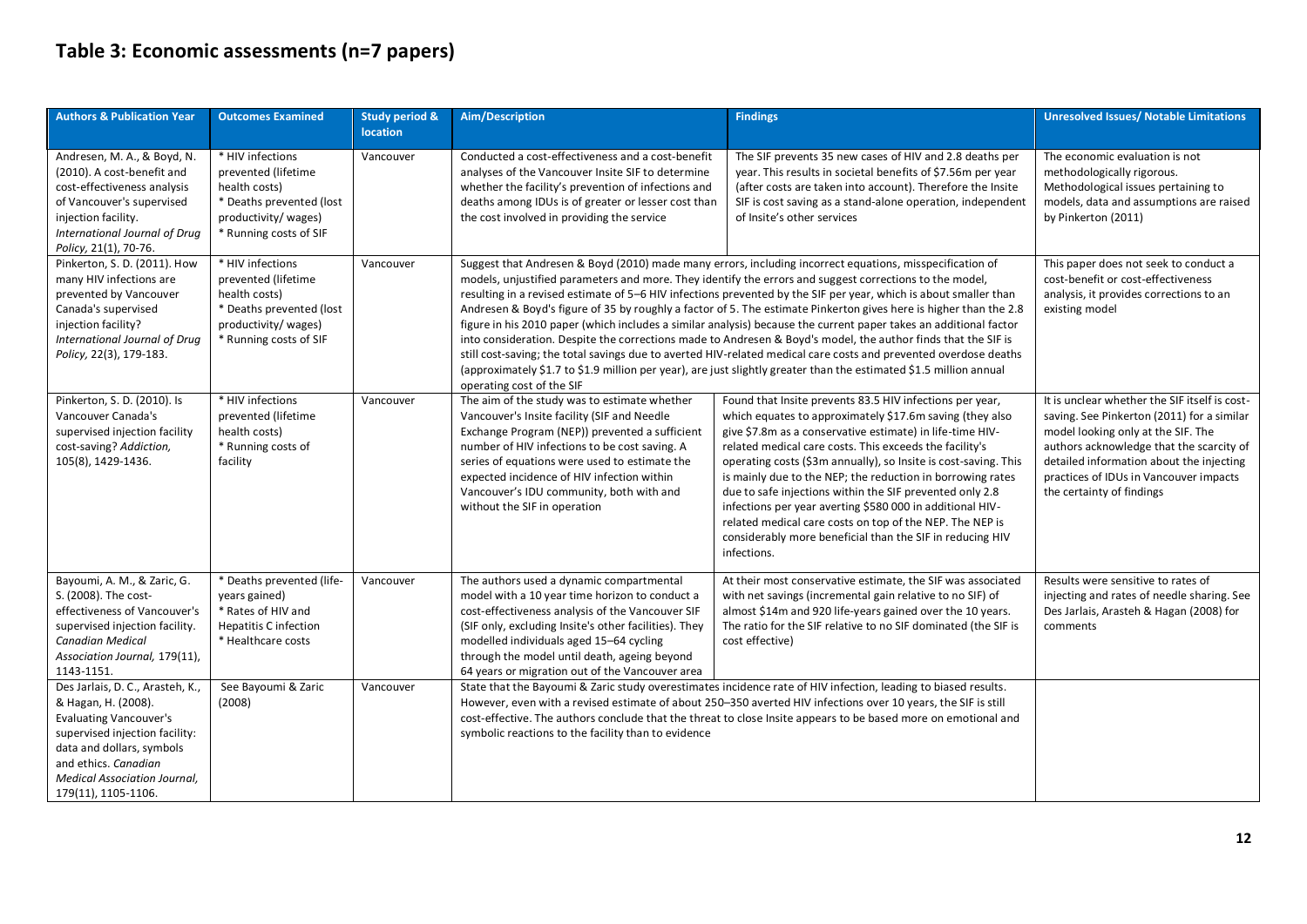| Saha International Limited.<br>(2008). Final Report to NSW<br><b>Health 'Economic evaluation</b><br>of the Medically Supervised<br>Injecting Centre at Kings<br>Cross (MSIC). Sydney: SAHA. | * HIV/HCV infection<br>prevented<br>* Client & referral<br>services<br>* Overdoses prevented<br>* Other agencies<br>* Running costs of                     | Sydney | Conducts a cost-benefit analysis comparing the<br>estimated costs of running SIF against the costs<br>of providing a similar health outcome elsewhere<br>in the health system | The SIF saves \$658,000 over providing similar health<br>outcomes, as currently achieved at SIF, through other<br>means in the health system. Without the SIF, there would<br>be significant costs in the treatment of overdoses and new<br>HIV and HCV infections. This indicates that the health<br>outcomes provided by the SIF come at a lower cost to<br>Government than the alternative | Sensitivity testing of key parameters<br>demonstrated that more conservative<br>estimates resulted in the SIF coming at a<br>higher cost to Government than the<br>alternative                                                                                          |
|---------------------------------------------------------------------------------------------------------------------------------------------------------------------------------------------|------------------------------------------------------------------------------------------------------------------------------------------------------------|--------|-------------------------------------------------------------------------------------------------------------------------------------------------------------------------------|-----------------------------------------------------------------------------------------------------------------------------------------------------------------------------------------------------------------------------------------------------------------------------------------------------------------------------------------------------------------------------------------------|-------------------------------------------------------------------------------------------------------------------------------------------------------------------------------------------------------------------------------------------------------------------------|
|                                                                                                                                                                                             | facility                                                                                                                                                   |        |                                                                                                                                                                               |                                                                                                                                                                                                                                                                                                                                                                                               |                                                                                                                                                                                                                                                                         |
| <b>MSIC Evaluation Committee.</b><br>(2003). Final report of the<br>evaluation of the Sydney<br><b>Medically Supervised</b><br>Injecting Centre. Sydney.                                    | * Deaths prevented (lost<br>productivity, lost quality<br>of life)<br>* Service utilisation<br>(NEP, ambulance calls,<br>Police)<br>* Running costs of SIF | Sydney | Conducted a cost-benefit analysis of the Sydney<br>SIF to determine whether the existence of the<br>SIF is preferable to its non-existence                                    | Cost/benefit ratios for the future operation of the SIF could<br>range from 1.20 to 1.97, indicating that it is cost-beneficial<br>compared to the SIF not existing                                                                                                                                                                                                                           | Does not include opportunity cost to the<br>operation of the SIF (that is, the money<br>used to operate the SIF could have been<br>used to purchase other interventions).<br>SAHA (2008) includes this factor. Also<br>reports on various outcomes (see entry<br>above) |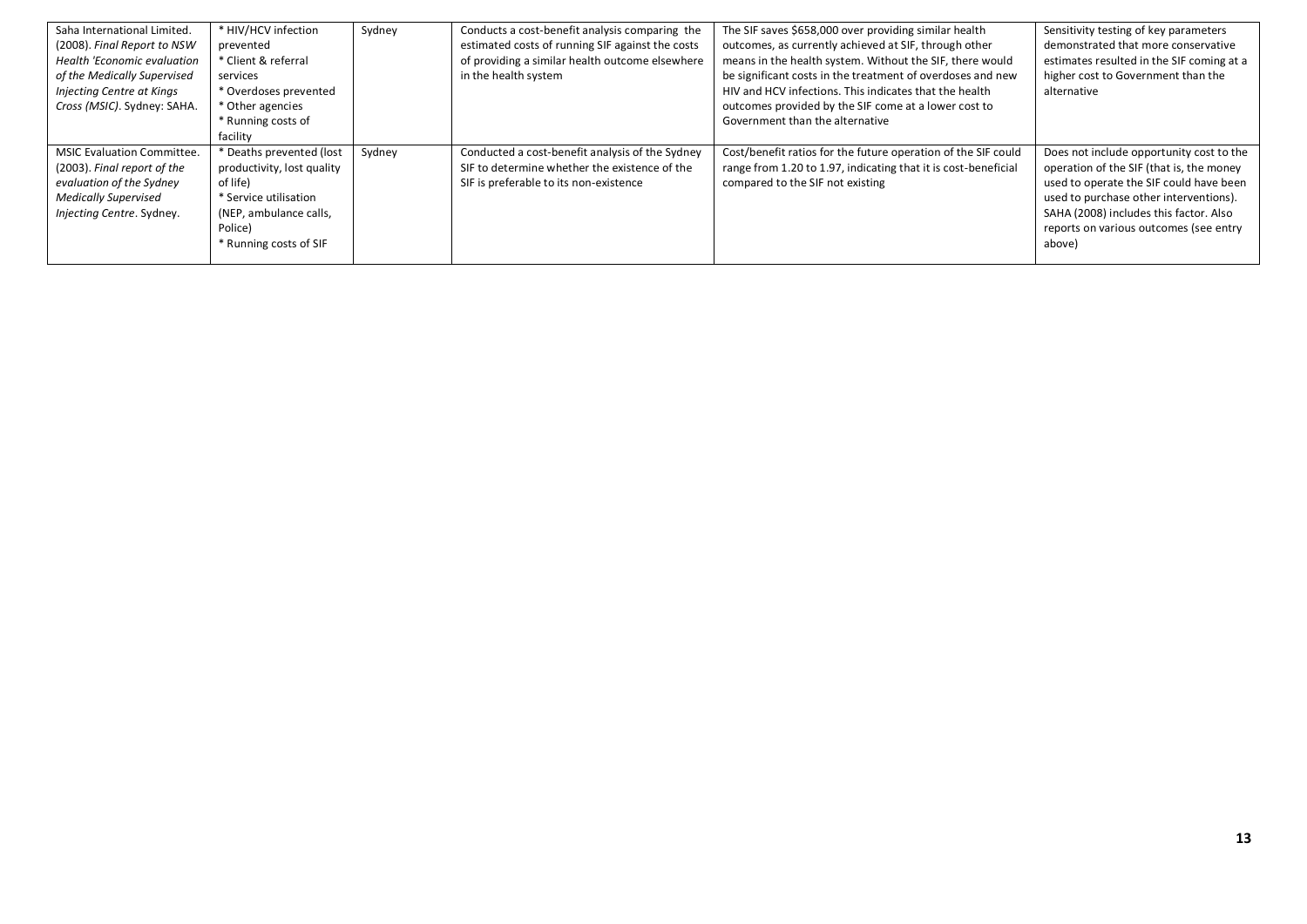### <span id="page-13-0"></span>**Table 4: Policy and Law (n=15 papers)**

| <b>Authors &amp; Publication Year</b>                                                                                                                                                                                                                                                                | <b>Location</b>      | <b>Aim/Description and Findings</b>                                                                                                                                                                                                                                                                                                                                                                                                                                                                                                                                                                                                                                                                                                                                                                   |
|------------------------------------------------------------------------------------------------------------------------------------------------------------------------------------------------------------------------------------------------------------------------------------------------------|----------------------|-------------------------------------------------------------------------------------------------------------------------------------------------------------------------------------------------------------------------------------------------------------------------------------------------------------------------------------------------------------------------------------------------------------------------------------------------------------------------------------------------------------------------------------------------------------------------------------------------------------------------------------------------------------------------------------------------------------------------------------------------------------------------------------------------------|
| Semaan, S., Fleming, P., Worrell,<br>C., Stolp, H., Baack, B., & Miller,<br>M. (2011). Potential role of safer<br>injection facilities in reducing<br>HIV and Hepatitis C infections<br>and overdose mortality in the<br>United States. Drug & Alcohol<br>Dependence, 118, 11.                       | <b>United States</b> | The authors use the Kass ethical framework for public health programs to analyse health needs and outcomes, operational matters, and ethical considerations for SIFs in the<br>U.S Public health goals include overdose mortality, and HIV/Hepatitis C infection. They review the evidence and conclude that SIFs should be considered by public health<br>providers and policy makers                                                                                                                                                                                                                                                                                                                                                                                                                |
| Burris, S., Anderson, E. D.,<br>Beletsky, L., & Davis, C. S. (2009).<br>Federalism, policy learning, and<br>local innovation in public health:<br>The case of the supervised<br>injection facility. Saint Louis<br>University Law Journal, 53                                                        | <b>United States</b> | This article explains the various mechanisms for authorizing an SIF under state law, the dual (state and federal) regulation of controlled substances in the United States, and<br>then considers how a state would counter a federal challenge to a state-authorized SIF. The authors conclude by distinguishing evidence-based health policy from "policy<br>learning," where efficacy is a necessary but insufficient component of policy implementation. Real policy learning, which is more about providing a forum for the ongoing<br>creation of consensual knowledge and agreed processes to guide policy, should not be forgotten in the case of the SIF                                                                                                                                     |
| Beletsky, L., Davis, C. S.,<br>Anderson, E., & Burris, S. (2008).<br>The law (and politics) of safe<br>injection facilities in the United<br>States. American journal of<br>public health, 98(2), 231-237.                                                                                           | <b>United States</b> | Discusses legal challenges with launching SIFs in the U.S Addresses two key legal issues: under which jurisdiction would a SIF be governed? And, how would a SIF be treated<br>under federal law? They conclude that there is a difficult legal path for SIFs but potentially worthwhile. The authors describe possible legal steps to take in launching a SIF                                                                                                                                                                                                                                                                                                                                                                                                                                        |
| Hathaway, A. D., & Tousaw, K. I.<br>(2008). Harm reduction headway<br>and continuing resistance:<br>Insights from safe injection in<br>the city of Vancouver.<br>International Journal of Drug<br>Policy, 19(1), 11-16.                                                                              | n.a.                 | Explores the moral platform behind SIFs. The authors dispute the suggestion that harm reduction strategies are irresponsible, dishonest, or immoral. Instead they state that<br>the stance of harm reduction is inherently a moralistic stance that weighs costs and benefits of drug use and intervention. They suggest that a past muted stance on moral<br>justifications for harm reduction has for the most part been useful, or politically expedient, allowing for some common ground between parties by sidestepping ideological<br>disputes. By neglecting its core values, however, harm reduction severely undermines its inherent humanism and basis in respect for human rights. They contend that these<br>moral justifications should be further cultivated and promoted by proponents |
| Wood, E., Kerr, T., Tyndall, M.<br>W., & Montaner, J. S. G. (2008).<br>The Canadian government's<br>treatment of scientific process<br>and evidence: Inside the<br>evaluation of North America's<br>first supervised injecting facility.<br>International Journal of Drug<br>Policy, 19(3), 220-225. | Canada               | Reports the events around the Canadian government's rejection of the continuation of the Vancouver SIF study in 2006, following several years of its operation. The authors<br>express concerns regarding the new Canadian federal government's handling of scientific processes and disregard for the outcome of peer review recommendations. The<br>authors call for greater public scrutiny of the new Canadian government's handling of scientific evidence and wish to use the Canadian SIF experience as a lesson for<br>researchers, drug policy-makers, and affected communities in other settings considering SIFs                                                                                                                                                                           |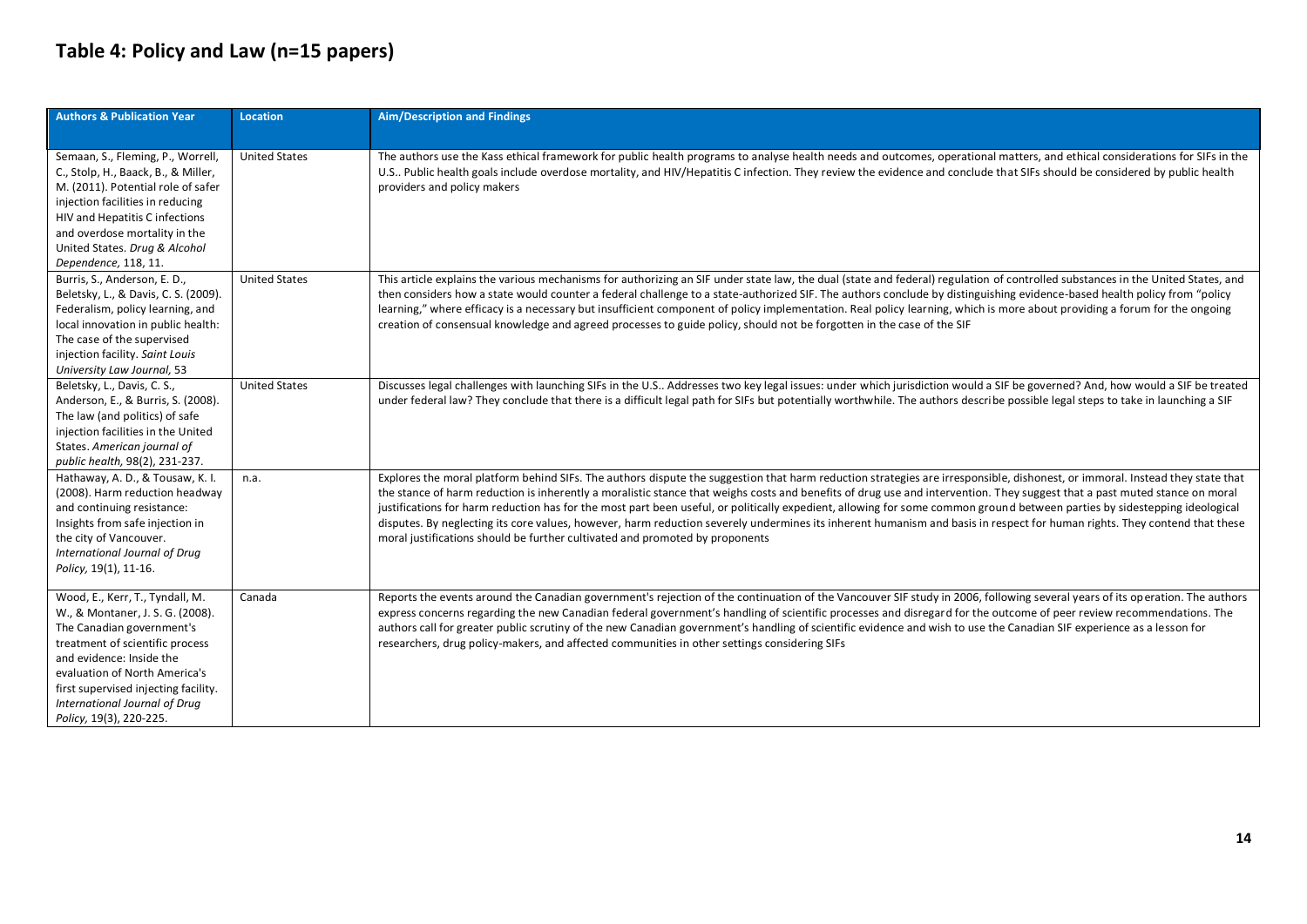| Fischer, B., & Allard, C. (2007).<br>Feasibility Study on 'Supervised<br>Drug Consumption' Options in<br>the City of Victoria Victoria:<br>Centre for Addictions Research<br>of British Columbia (CARBC),<br>University of Victoria                                                                                                                                         | Canada        | This feasibility study was commissioned by the Vancouver Island Health Authority and the City of Victoria to facilitate the development of a possible SIF in an evidence-based<br>and locally needs-responsive way for Victoria (Canada). Includes the epidemiology of drug use and harms in Victoria, the policy context, a review of SIF experiences<br>worldwide, evidence for efficacy, and a stakeholder survey of attitudes, parameters and needs regarding SIF options in Victoria. They recommend that a SIF under a 'low<br>threshold' service model be implemented, with the principal objective being to reduce health-related harms for IDUs; offered in close integration with a range of core<br>additional health and social services; with a meaningful and active role to be played by community stakeholders and police |
|-----------------------------------------------------------------------------------------------------------------------------------------------------------------------------------------------------------------------------------------------------------------------------------------------------------------------------------------------------------------------------|---------------|-------------------------------------------------------------------------------------------------------------------------------------------------------------------------------------------------------------------------------------------------------------------------------------------------------------------------------------------------------------------------------------------------------------------------------------------------------------------------------------------------------------------------------------------------------------------------------------------------------------------------------------------------------------------------------------------------------------------------------------------------------------------------------------------------------------------------------------------|
| Rhodes, T., Kimber, J., Small, W.,<br>Fitzgerald, J., Kerr, T., Hickman,<br>M., & Holloway, G. (2006). Public<br>injecting and the need for 'safer<br>environment interventions' in<br>the reduction of drug-related<br>harm. Addiction, 101(10), 1384-<br>1393.                                                                                                            | n.a.          | This commentary considers the micro injecting environment as a critical dimension of risk for IDUs, focusing on the importance of reducing public drug injecting in mediating<br>risk. The authors raise a need for safer injecting environment interventions, including establishment of SIFs, making current injecting sites safer (e.g., equipment vending<br>machines, improved hygiene in known injecting areas), and prevention through urban design. The authors conclude that SIFs should be accompanied by interventions<br>embedded within existing sites, and caution against prevention through urban design as it may serve to displace and further marginalise IDUs                                                                                                                                                         |
| Christie, T., Wood, E., Schechter,<br>M. T., & O'Shaughnessy, M. V.<br>(2004). A comparison of the new<br><b>Federal Guidelines regulating</b><br>supervised injection site<br>research in Canada and the Tri-<br>Council Policy Statement on<br><b>Ethical Conduct for Research</b><br>Involving Human Subjects.<br>International Journal of Drug<br>Policy, 15(1), 66-73. | Canada        | This commentary provides a critical analysis of the new Canadian Federal Guidelines regarding the legal basis for a SIF in Canada and compares them to the Tri-Council Policy<br>Statement on Ethical Conduct for Research Involving Humans (TCPS), the established standards for scientific research ethics. The authors state that by giving a purely<br>'scientific' justification for SIFs' legal exemption, the Canadian government should defer to the standards in the TCPS rather than the new Federal Guidelines                                                                                                                                                                                                                                                                                                                 |
| Fischer, B., Turnbull, S., Poland,<br>B., & Haydon, E. (2004). Drug<br>use, risk and urban order:<br>examining supervised injection<br>sites (SISs) as 'governmentality'.<br>International Journal of Drug<br>Policy, 15(5-6), 357-365.                                                                                                                                     | n.a.          | This paper examines SIFs under the socio-theoretical framework of 'governmentality' which shifts the definition and control of substance use from the traditional, punitive<br>state basis to a self-governing drug user who manages his/her own risks. The authors propose that SIFs are best understood in the context of their aim of spatially regulating<br>(concealing or displacing, rather than eliminating) the activities of IDUs. SIFs act as a disciplinary mechanism to shape an 'informed, responsibilised and well disciplined drug-<br>using agent' in an insidious post-modern form of social control that may serve to further repress some IDUs. The authors request decision-makers have a reflexive stance<br>regarding these possibly counter-intuitive dimensions of SIFs                                          |
| Malkin, I., Elliott, R., & McRae, R.<br>(Writers). (2003). Supervised<br>injection facilities and<br>international law, Journal of<br>Drug Issues. Tallahassee, United<br>States, Tallahassee.                                                                                                                                                                              | n.a.          | This article considers the position of supervised injection facilities in international law. The authors state that under international legal obligations such as the legal<br>imperative to act, to protect human life, and the right to the highest attainable standard of health, implementing SIFs is an appropriate measure. Further, they suggest that<br>SIFs are permissible (i.e., not blocked) by international drug laws. The authors conclude that SIF trials should be implemented in other parts of the world, in accordance with<br>ethical and legal obligations                                                                                                                                                                                                                                                          |
| Broadhead, R. S., Kerr, T. H.,<br>Grund, J.-P. C., & Altice, F. L.<br>(2002). Safer injection facilities<br>in North America: Their place in<br>public policy and health<br>initiatives. Journal of Drug<br>Issues, 32(1), 329-355.                                                                                                                                         | North America | This commentary addresses several policy questions: What specific problems do SIFs address over other services in responding to drug-related harms? What agreements<br>need to be considered and negotiated in order to implement an SIF within a municipality? What rules of operation do SIFs generally follow? They state that SIFs target<br>several problems and that in order to successfully negotiate a SIFs' place in a community, the active involvement and support of law enforcement, city officials, drug<br>assistance agencies, and injectors themselves is essential. They suggest that the time has come for more North American municipalities to begin considering SIFs, and to<br>provide support for research of SIFs operating in IDU communities                                                                  |
| Elliott, R., Maklin, I., & Gold, J.<br>(2002). Establishing safe<br>injection facilities in Canada:<br>Legal and ethical issues:<br>Canadian HIV/AIDS Legal<br>Network.                                                                                                                                                                                                     | Canada        | This feasibility study from the Canadian HIV/AIDS Legal Network, sought to contribute to the informed development of Canadian law and policy that supports harm-<br>reduction measures. Includes the epidemiology of drug use and harms in Canada, the policy/legal context, a review of SIF experiences worldwide, arguments for/against<br>SIFs (with evidence), and recommendations. They conclude that there are ethical and legal obligations to introduce SIFs in Canada and that the government should take the<br>necessary measures to support this                                                                                                                                                                                                                                                                              |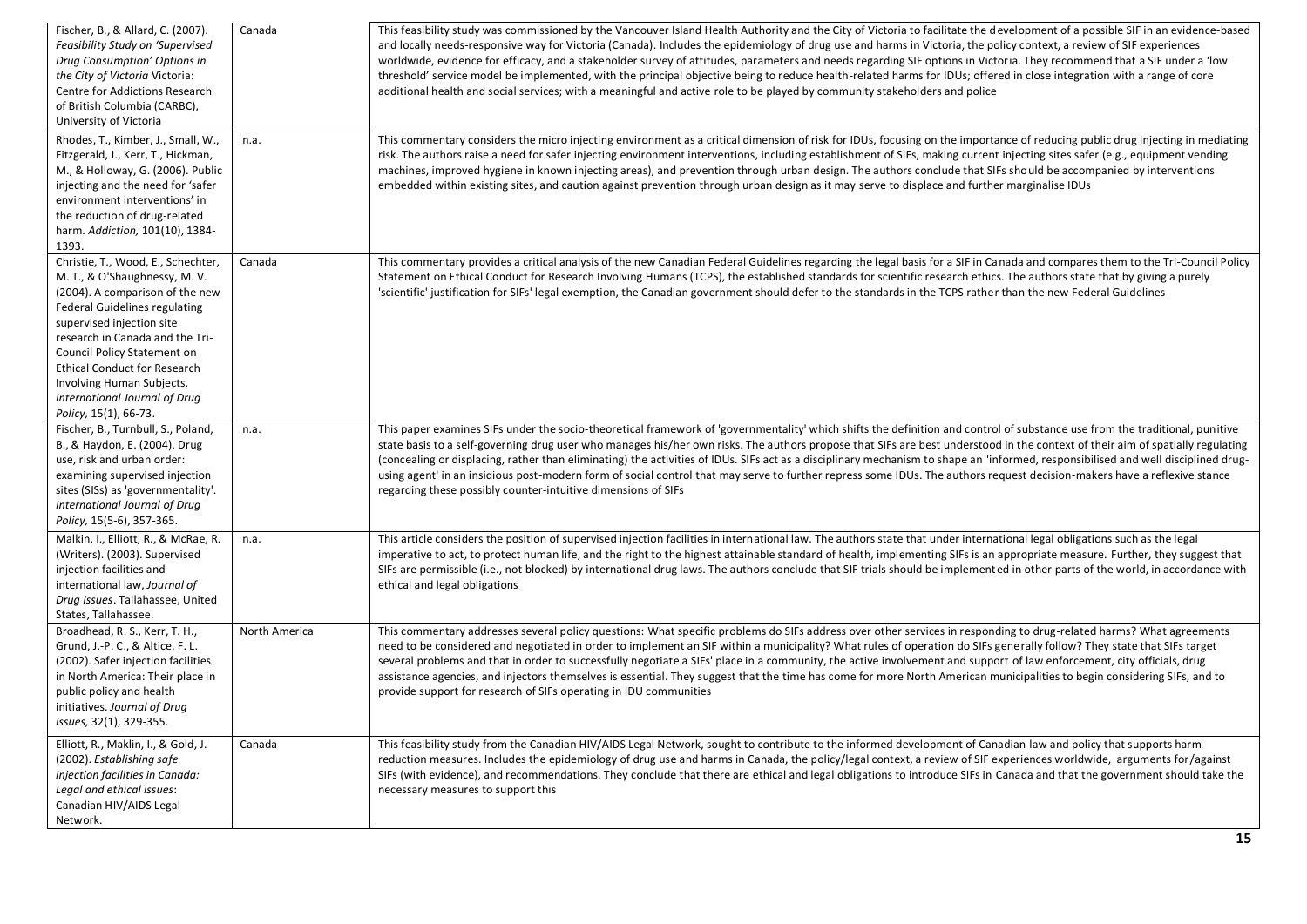| Joint Select Committee into Safe<br>Injecting Rooms. (1998). Report<br>on the establishment or trial of<br>safe injecting rooms. Sydney:<br>Parliament of New South Wales.                                                 | Australia | This feasibility study followed the recommendation by the Royal Commission into the New South Wales Police Service in the 1990's in NSW. Includes the epidemiology of<br>drug use, services and harms in NSW, a review of SIF experiences worldwide, evidence for efficacy, arguments for/against SIFs (with evidence), the policy/legal context in<br>NSW, models of SIF service and recommendations. They recommend that the establishment or trial of a SIF not proceed due to: safety concerns associated with<br>administering and operating injecting rooms; impact on the local community; increased crime risks; condones drug use; and that resources would be better directed to<br>expanding the range and capacity of drug treatment. However, there were a number of Committee members who dissented. The Sydney SIF since this time has been<br>established |
|----------------------------------------------------------------------------------------------------------------------------------------------------------------------------------------------------------------------------|-----------|---------------------------------------------------------------------------------------------------------------------------------------------------------------------------------------------------------------------------------------------------------------------------------------------------------------------------------------------------------------------------------------------------------------------------------------------------------------------------------------------------------------------------------------------------------------------------------------------------------------------------------------------------------------------------------------------------------------------------------------------------------------------------------------------------------------------------------------------------------------------------|
| Jauncey, M. E., van Beek, I.,<br>Salmon, A. M., & Maher, L.<br>(2011). Bipartisan support for<br>Australia's supervised injecting<br>facility: A decade in the making.<br><b>Medical Association Journal,</b><br>195, 264. | Australia | This letter, marking ten years of the Sydney SIF's operation, gives a brief update on recent political events. Whilst public and medical opinion has been in support of SIFs,<br>there has been entrenched political opposition, that has only recently been defeated.                                                                                                                                                                                                                                                                                                                                                                                                                                                                                                                                                                                                    |
| Skretting, A., & Olsen, H. (2008).<br>The Norwegian injection room<br>trial: Politics and controversies.<br>Nordic Studies on Alcohol &<br>Drugs, 25, 269-283.                                                             | Norway    | In December 2004 a provisional legislative proposal was passed by the Norwegian Parliament for the establishment of a SIF, however politicians took<br>unusual pains to detail the practicalities related to how the injecting room should be organized. Dilemmas faced included whether only injecting of heroin<br>should be permitted, how to decide who to admit, and more generally how far society should go in providing help that may also prolong substance abuse.<br>The evaluation of the trial was unable to determine with certainty whether the objectives of the trial were achieved, partly because the targets are methodologically and<br>practically difficult to measure. An injecting room arrangement in the form set out under the Norwegian trial scheme presents staff with several difficulties to overcome.                                    |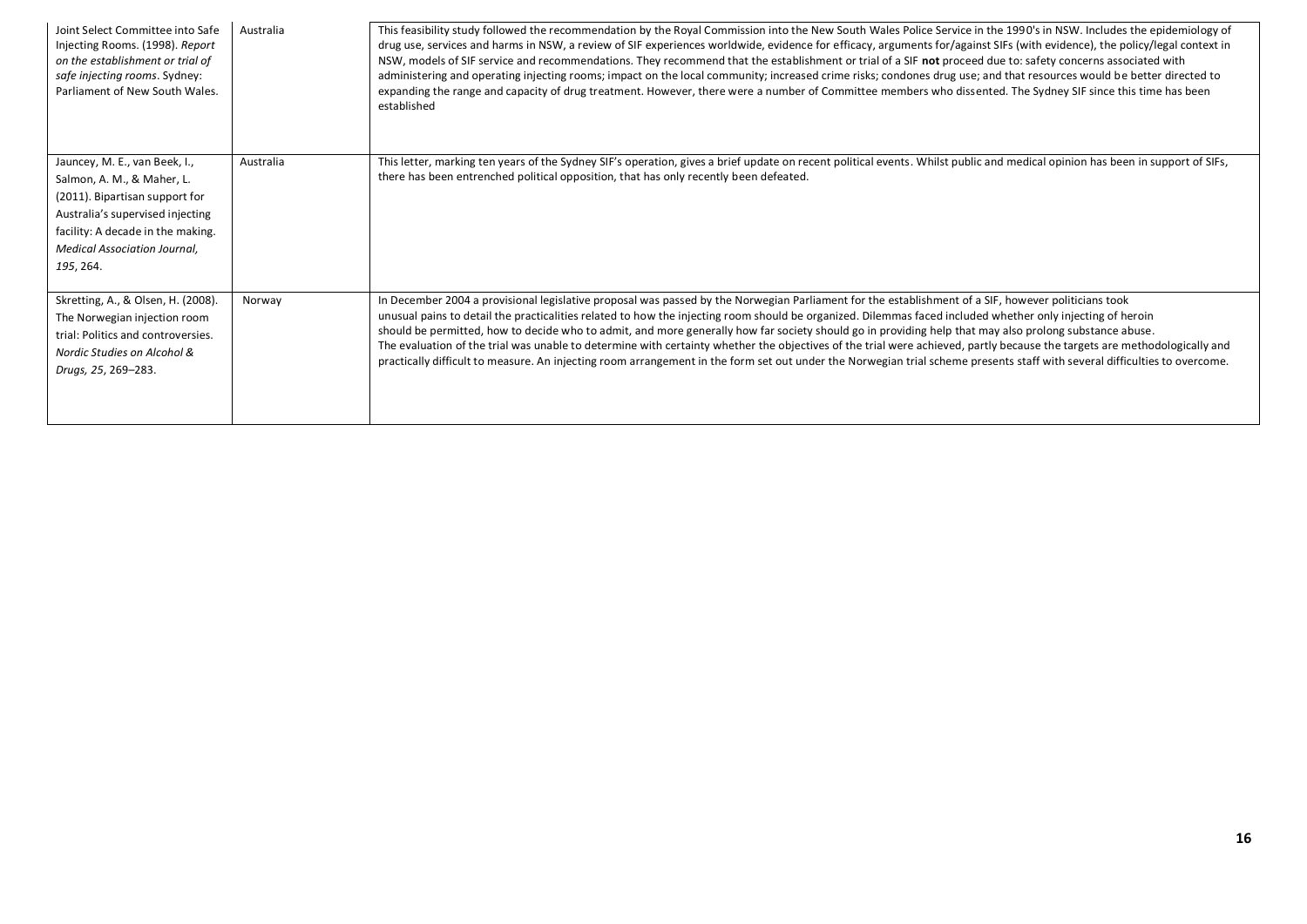### <span id="page-16-0"></span>**Table 5: Qualitative studies (n=12 papers)**

| <b>Authors &amp; Publication Year</b>                                                                                                                                                                                                                                                                  | <b>Outcomes</b><br><b>Examined</b>                                       | Study period &<br><b>location</b>  | Aim/Description                                                                                                                                                                                                                                                                | <b>Findings</b>                                                                                                                                                                                                                                                                                                                                                                                                                                                                                                                                                                                                                                              | <b>Unresolved Issues/ Notable</b><br><b>Limitations</b>                                                                                                                                                                                                                                                                       |
|--------------------------------------------------------------------------------------------------------------------------------------------------------------------------------------------------------------------------------------------------------------------------------------------------------|--------------------------------------------------------------------------|------------------------------------|--------------------------------------------------------------------------------------------------------------------------------------------------------------------------------------------------------------------------------------------------------------------------------|--------------------------------------------------------------------------------------------------------------------------------------------------------------------------------------------------------------------------------------------------------------------------------------------------------------------------------------------------------------------------------------------------------------------------------------------------------------------------------------------------------------------------------------------------------------------------------------------------------------------------------------------------------------|-------------------------------------------------------------------------------------------------------------------------------------------------------------------------------------------------------------------------------------------------------------------------------------------------------------------------------|
| Krüsi, A., Small, W., Wood,<br>E., & Kerr, T. (2009). An<br>integrated supervised<br>injecting program within a<br>care facility for HIV-positive<br>individuals: a qualitative<br>evaluation. AIDS Care, 21(5),<br>638-644.                                                                           | * Access to<br>prevention and care<br>services for HIV-<br>positive IDUs | May/Jun 2007<br>Vancouver          | This qualitative study explored SIF<br>staffs' and HIV-positive IDUs'<br>perspectives on the effect of the SIF<br>in relation to access to care services.<br>Conducted a thematic analysis on<br>recorded interviews                                                           | Participants and staff viewed the SIF as facilitating access to<br>care by building more open and trusting relationships with staff,<br>facilitating engagement in safer injection education and<br>improving the management of injection-related infections.<br>Feelings of shame and fear of judgment in relation to their drug<br>use were identified as a barrier in service uptake                                                                                                                                                                                                                                                                      | The study may not be representative,<br>as there may have been over<br>reporting of socially desirable views                                                                                                                                                                                                                  |
| Small, W., Van Borek, N.,<br>Fairbairn, N., Wood, E., &<br>Kerr, T. (2009). Access to<br>health and social services for<br>IDU: The impact of a<br>medically supervised<br>injection facility. Drug and<br>Alcohol Review, 28(4), 341-<br>346.                                                         | * Access to health<br>and social services                                | Nov 2005- Feb<br>2006<br>Vancouver | This qualitative study explored IDUs'<br>perspectives on the effect of the SIF<br>in relation to access to health and<br>social services. Conducted a thematic<br>analysis on recorded interviews.<br>There was also a small descriptive<br>supplementary qualitative analysis | Participants indicated that the SIF healthcare model is more<br>accessible for IDU than conventional programs because of the<br>nonjudgmental and integrated care, timely access to primary<br>health care and referrals, and improved access to counselling<br>and social services. The majority of participants indicated that<br>the SIF facilitates access to care and services. The quantitative<br>data showed that 44% of participants accessed medical care<br>and 94% nonmedical services on-site. Lastly, 24% of participants<br>reported that they would not have accessed the services they<br>obtained at the SIF had Insite not been available | Uses the same data as Small, Wood,<br>Lloyd-Smith, Tyndall & Kerr (2008),<br>but addresses different questions.<br>Unclear how much overlap there is in<br>the results. Both studies use<br>thematic analyses and the limitations<br>of such a methodology should be<br>taken into consideration when<br>interpreting results |
| Small, W., Wood, E., Lloyd-<br>Smith, E., Tyndall, M., &<br>Kerr, T. (2008). Accessing<br>care for injection-related<br>infections through a<br>medically supervised<br>injecting facility: A<br>qualitative study. Drug and<br>Alcohol Dependence, 98(1-<br>2), 159-162.                              | * Care for injection-<br>related infections at<br>the SIF                | Nov 2005- Feb<br>2006<br>Vancouver | This qualitative study explored IDUs'<br>perspectives on the effect of the SIF<br>in relation to healthcare access and<br>management of injection-related<br>infections. Conducted a thematic<br>analysis on recorded interviews                                               | Participants indicated positive reports of assessment and care<br>of injection-related infections on-site, and that the SIF connects<br>IDU to off-site medical services by supplying referrals and<br>transport. It was suggested that the presence of nursing<br>personnel in the context of a SIF serves to address social and<br>structural barriers that often impede IDU access to healthcare,<br>such as prejudice encountered in conventional healthcare<br>settings                                                                                                                                                                                 | Uses the same data as Small, Van<br>Borek, Fairbairn, Wood & Kerr<br>(2009), but the current study<br>addresses infections specifically.<br>Unclear how much overlap there is in<br>the results                                                                                                                               |
| Kerr, T., Small, W., Moore,<br>D., & Wood, E. (2007). A<br>micro-environmental<br>intervention to reduce the<br>harms associated with drug-<br>related overdose: Evidence<br>from the evaluation of<br>Vancouver's safer injection<br>facility. International Journal<br>of Drug Policy, 18(1), 37-45. | * Overdose risk                                                          | Nov 2005-Feb<br>2006<br>Vancouver  | This qualitative study explored IDUs'<br>perspectives on the effect of the SIF<br>in relation to overdose risk and<br>management. Conducted a thematic<br>analysis on recorded interviews                                                                                      | Participants indicated that the SIF can address some of the risks<br>associated with overdose, including rapid response by staff,<br>being less rushed with injections, not being alone, and it also<br>alleviates also fears about overdosing in public, such as getting<br>robbed or arrested, and using substances of unknown<br>purity/composition. They also identified some barriers to using<br>the SIF, including the wait time and the restriction on level of<br>intoxication (IDUs reported being roused by staff for being too<br>intoxicated)                                                                                                   | Socially desirable responding may<br>have influenced results                                                                                                                                                                                                                                                                  |
| DeBeck, K., Wood, E., Zhang,<br>R., Tyndall, M., Montaner, J.,<br>& Kerr, T. (2008). Police and<br>public health partnerships:<br>Evidence from the<br>evaluation of Vancouver's<br>supervised injection facility.<br>Substance Abuse Treatment,<br>Prevention, and Policy,                            | * Referral by local<br>police to SIF                                     | Dec 2003- Nov<br>2005<br>Vancouver | Cross-sectional study of IDUs<br>recruited from the SIF and examines<br>what proportion of these were<br>referred by Police                                                                                                                                                    | Approximately 17% of participants reported having been<br>referred to the SIF by Vancouver police officers, and those<br>engaged in sex work and frequent cocaine injection were more<br>likely to be referred. They suggests that the SIF is providing<br>Police with an avenue to promote public health.                                                                                                                                                                                                                                                                                                                                                   | The measures relied on self-report                                                                                                                                                                                                                                                                                            |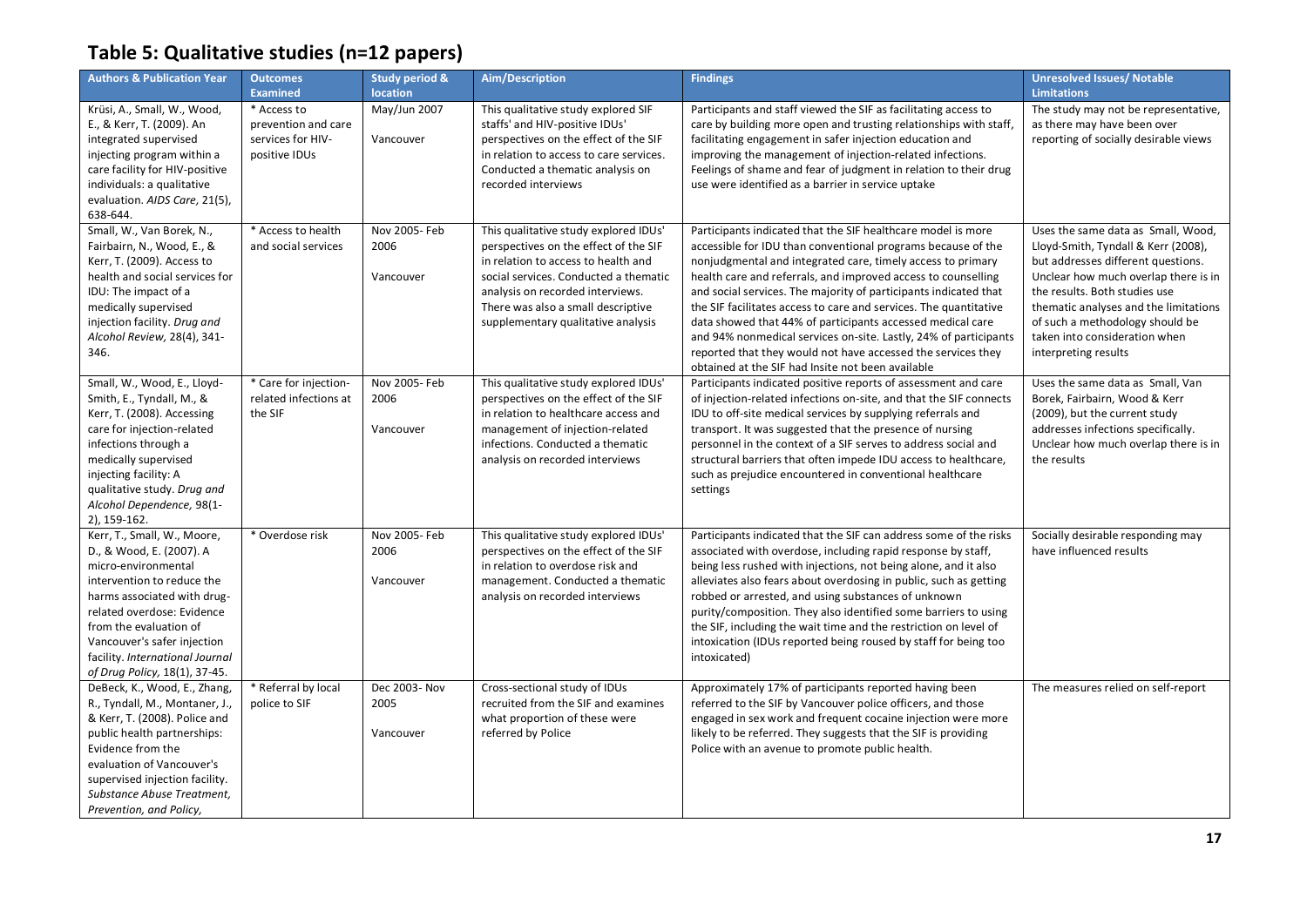| 3(11), 5.                                                    |                       |                   |                                          |                                                                              |                                     |
|--------------------------------------------------------------|-----------------------|-------------------|------------------------------------------|------------------------------------------------------------------------------|-------------------------------------|
|                                                              |                       |                   |                                          |                                                                              |                                     |
|                                                              |                       |                   |                                          |                                                                              |                                     |
|                                                              |                       |                   |                                          |                                                                              |                                     |
|                                                              |                       |                   |                                          |                                                                              |                                     |
|                                                              |                       |                   |                                          |                                                                              |                                     |
|                                                              |                       |                   |                                          |                                                                              |                                     |
| Fast, D., Small, W., Wood, E.,                               | * Safer injecting     | Nov 2005- Feb     | This qualitative study explored IDUs'    | IDUs indicated significant gaps in knowledge regarding safer                 | Socially desirable responding may   |
| & Kerr, T. (2008). The                                       | education             | 2006              | perspectives on the effect of the SIF    | injecting practices, and that these knowledge deficits result in             | have influenced results             |
| perspectives of injection                                    |                       |                   | in relation to safer injecting practices | unsafe injecting practices and negative health outcomes. IDUs                |                                     |
| drug users regarding safer                                   |                       | Vancouver         | through education at the SIF.            | indicated that safer injecting education at the SIF allows clients           |                                     |
| injecting education                                          |                       |                   | Conducted a thematic analysis on         | to identify and address these gaps through educational                       |                                     |
| delivered through a                                          |                       |                   | recorded interviews                      | messaging that occurs as a part of the drug use cycle and not                |                                     |
| supervised injecting facility.                               |                       |                   |                                          | outside of it, in situ demonstration of techniques during the                |                                     |
| Harm Reduction Journal,                                      |                       |                   |                                          | process of injecting, and enhanced opportunities to seek help                |                                     |
| 5(32), 8.                                                    |                       |                   |                                          | from healthcare professionals. IDUs indicated that the overall               |                                     |
|                                                              |                       |                   |                                          | environment of the SIF promotes safer injecting practices both               |                                     |
|                                                              |                       |                   |                                          | within and outside of the SIF                                                |                                     |
| Kimber, J., Hickman, M.,                                     | * Use of SIF by IDU   | Nov 2001- Oct     | Used a set of indirect prevalence        | Estimates of IDU coverage suggest that more than two-thirds of               | There are some caveats around the   |
| Degenhardt, L., Coulson, T.,                                 |                       | 2002              | estimation methods to estimate           | the resident IDU population had visited the SIF at least once,               | indirect prevalence estimation, and |
| & Van Beek, I. (2008).                                       |                       |                   | Sydney's SIF coverage of King's Cross    | and it accounted for less than one in 10 injections occurring in             | some methodological challenges      |
| Estimating the size and                                      |                       | Sydney            | IDU population and their injections      | Kings Cross.                                                                 | remain.                             |
| dynamics of an injecting                                     |                       |                   |                                          |                                                                              |                                     |
| drug user population and<br>implications for health          |                       |                   |                                          |                                                                              |                                     |
| service coverage:                                            |                       |                   |                                          |                                                                              |                                     |
| comparison of indirect                                       |                       |                   |                                          |                                                                              |                                     |
| prevalence estimation                                        |                       |                   |                                          |                                                                              |                                     |
| methods. Addiction,                                          |                       |                   |                                          |                                                                              |                                     |
| 103(10), 1604-1613.                                          |                       |                   |                                          |                                                                              |                                     |
| Fairbairn, N., Small, W.,                                    | *Reasons for using    | November 2005-    | Semi-structured qualitative              | Examines the opinions of women on how the SIF mediates the                   |                                     |
| Shannon, K., Wood, E., &                                     | SIF, and impacts of   | <b>March 2007</b> | interviews conducted with 25 women       | impact of violence on women. The perspectives of women                       |                                     |
| Kerr, T. (2008). Seeking                                     | SIF use on violence   |                   | recruited from the Scientific            | participating in this study suggest that the SIF is a unique                 |                                     |
| refuge from violence in                                      | and associated risk   | Vancouver         | Evaluation of Supervised Injecting       | controlled environment where women who inject drugs are                      |                                     |
| street-based drug scenes:                                    |                       |                   | (SEOSI) cohort of SIF users in           | provided refuge from violence and gendered norms that shape                  |                                     |
| Women's experiences in                                       |                       |                   | Vancouver.                               | drug preparation and consumption practices. Further, by                      |                                     |
| North America's first                                        |                       |                   |                                          | enabling increased control over drugs and the administration of              |                                     |
| supervised injection facility.<br>Social Science & Medicine, |                       |                   |                                          | drugs, the SIF promotes enhanced agency at the point of drug<br>consumption. |                                     |
| $67,817 - 823.$                                              |                       |                   |                                          |                                                                              |                                     |
|                                                              |                       |                   |                                          |                                                                              |                                     |
| Small, W., Ainsworth, L.,                                    | *Discussion of the    | November 2005     | In-depth qualitative interviews with     | Although the environment and operation of the SIF are well                   |                                     |
| Wood, E., & Kerr, T. (2010).                                 | design and            | to February 2006  | 50 IDUs aimed at discussing the          | accepted, long wait times and limited operating hours, as well               |                                     |
| IDU perspectives on the                                      | operation of the      |                   | design and operation of the SIF, as      | as regulations that prohibit sharing drugs and assisted                      |                                     |
| design and operation of                                      | SIF, as well as       | Vancouver         | well as potential barriers to accessing  | injections, pose barriers to using the SIF. Modifying operating              |                                     |
| North America's first                                        | potential barriers to |                   | the SIF.                                 | procedures and expanding the capacity of the current facility                |                                     |
| medically supervised                                         | accessing the SIF     |                   |                                          | could address these barriers                                                 |                                     |
| injection facility. Substance                                |                       |                   |                                          |                                                                              |                                     |
| Use & Misuse, 46, 561-568.                                   |                       |                   |                                          |                                                                              |                                     |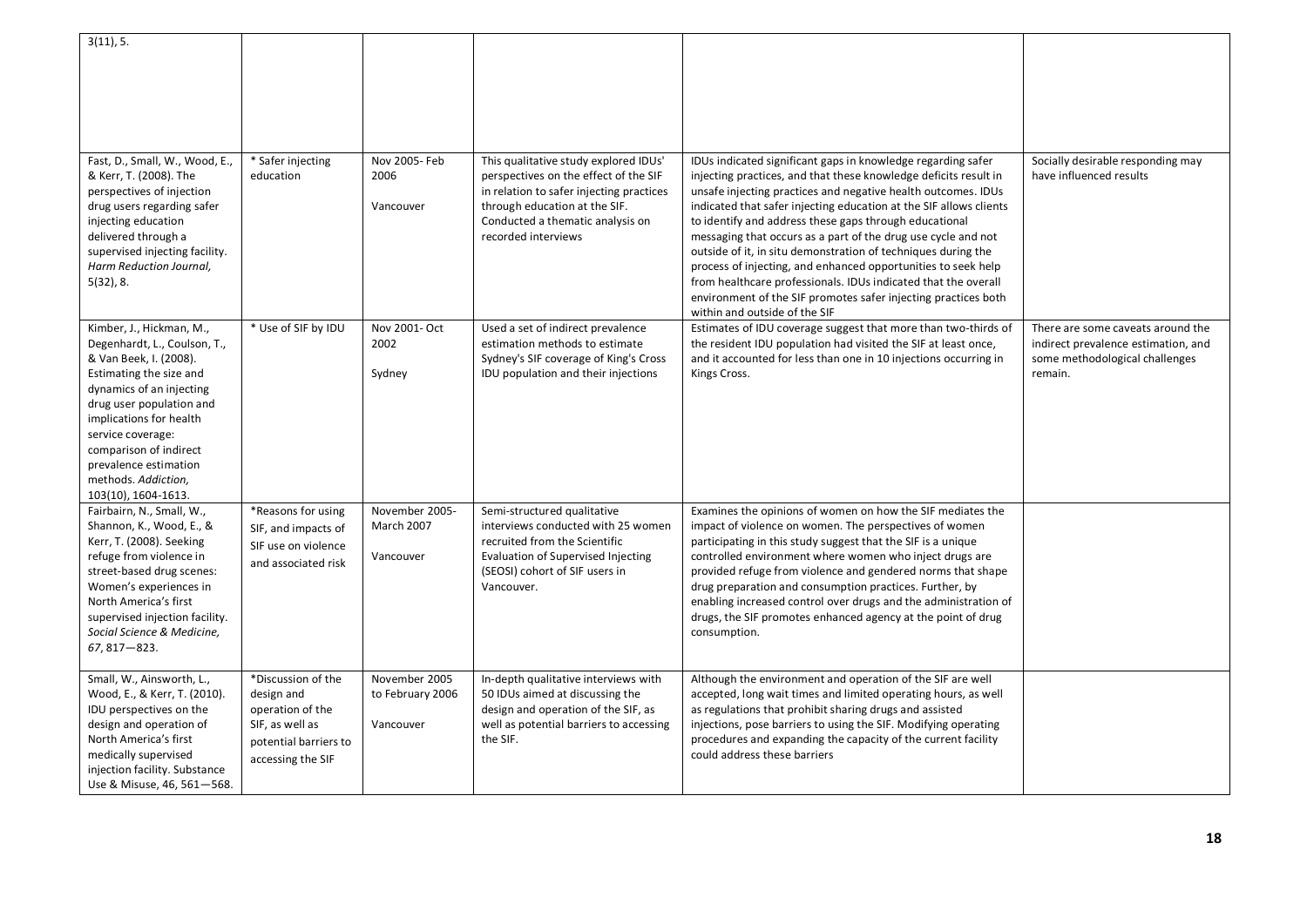| Solai, S., Dubois-Arber, F.,    | *Ethical conflicts at | 2003              | This study, including a questionnaire, | Situations associated with ethical conflicts for staff were         |                                     |
|---------------------------------|-----------------------|-------------------|----------------------------------------|---------------------------------------------------------------------|-------------------------------------|
| Benninghoff, F. & Benaroyo,     | work                  |                   | observations, and focus groups,        | assisting clients to inject, client refusal to seek treatment in    |                                     |
| L. (2006). Ethical reflections  |                       | Geneva            | aimed to identify situations where SIF | spite of poor health, new injectors, prohibition of access to       |                                     |
| emerging during the activity    |                       |                   | staff were presented with ethical      | minors, pregnant clients, client self mutilation, and non-          |                                     |
| of a low threshold facility     |                       |                   | dilemmas or conflicts.                 | participation in proposed activities. The study showed that         |                                     |
| with supervised drug            |                       |                   |                                        | despite Quai 9's clear objectives, expressed philosophy, and        |                                     |
| consumption room in             |                       |                   |                                        | operational rules, the staff were frequently exposed to ethically   |                                     |
| Geneva, Switzerland.            |                       |                   |                                        | conflicting situations. However, open and structured discussion     |                                     |
| International Journal of Drug   |                       |                   |                                        | of these situations using an ethical framework which allowed        |                                     |
| Policy, 17, 17-22.              |                       |                   |                                        | the identification of different norms and discussion of their       |                                     |
|                                 |                       |                   |                                        |                                                                     |                                     |
|                                 |                       |                   |                                        | respective importance in order to reach a common decision was       |                                     |
|                                 |                       |                   |                                        | feasible and useful in a DCR setting.                               |                                     |
| Wegner, L. D., Arreola, S. G.,  | *Stakeholder          | June to October   | Qualitative in-depth interviews were   | Stakeholders were concerned that implementation of a SIF            | Data are derived from               |
| & Kral, A. H. (2011). The       | concerns              | 2009              | conducted with 20 purposively          | would further degrade a community struggling with safety and        | a small sample of interviews, and   |
| prospect of implementing a      |                       |                   | sampled stakeholders                   | cleanliness and questioned the efficacy of harm reduction           | participants were recruited         |
| safer injecting facility in San |                       | San Francisco     | including representatives from         | strategies to address drug use. Stakeholders were open to           | through snowball sampling methods   |
| Francisco: perspectives of      |                       |                   | neighbourhood and business             | dialogue about how a SIF might support neighbourhood                | and were not a representative       |
| community stakeholders.         |                       |                   | associations, politicians, law         | goals, stressed the importance of respect and collaboration         | sample. In addition, the interviews |
| International Journal of Drug   |                       |                   | enforcement,                           | between stakeholders and those potentially implementing a           | were conducted during a time of     |
| Policy, 22, 239-241.            |                       |                   | religious leaders, school officials,   | SIF, and were interested in evidence of the impact SIFs have on     | economic crisis and political       |
|                                 |                       |                   | community activists and service        | communities. Government protection and political leadership         | uncertainty in San Francisco, and   |
|                                 |                       |                   | providers.                             | would be necessary to implement a SIF.                              | may not reflect concerns in more    |
|                                 |                       |                   |                                        |                                                                     | stable times.                       |
| Fairbairn, N., Small, W., Van   | *Injecting practices  | June to July 2007 | Examines a group of people who         | Twenty semi-structured qualitative interviews were conducted        |                                     |
| Borek, N., Wood, E., & Kerr,    |                       |                   | report needing help injecting. The     | with IDU enrolled in the ACCESS or Vancouver Injection Drug         |                                     |
| T. (2010). Social structural    |                       | Vancouver         | study investigated the social          | Users Study (VIDUS). Barriers to self-injecting included a lack of  |                                     |
| factors that shape assisted     |                       |                   | structural factors that shape risks    | knowledge of proper injecting technique, a loss of accessible       |                                     |
| injecting practices among       |                       |                   | related to assisted injection, and the | veins, and drug withdrawal. The exchange of money or drugs          |                                     |
| injection drug users in         |                       |                   | harms that may result.                 | for assistance with injecting was common. Harms experienced         |                                     |
| Vancouver, Canada: A            |                       |                   |                                        | by IDU requiring assistance injecting included theft of the drug,   |                                     |
| qualitative study. Harm         |                       |                   |                                        | missed injections, overdose, and risk of blood-borne disease        |                                     |
| Reduction Journal, 7, 1-7.      |                       |                   |                                        | transmission. Increased vulnerability to HIV/HCV infection          |                                     |
|                                 |                       |                   |                                        | within the context of intimate relationships was represented in     |                                     |
|                                 |                       |                   |                                        | participant narratives. IDU identified a lack of services available |                                     |
|                                 |                       |                   |                                        | for those who require assistance injecting, with notable            |                                     |
|                                 |                       |                   |                                        | mention of restricted use of Vancouver's supervised injection       |                                     |
|                                 |                       |                   |                                        |                                                                     |                                     |
|                                 |                       |                   |                                        | facility.                                                           |                                     |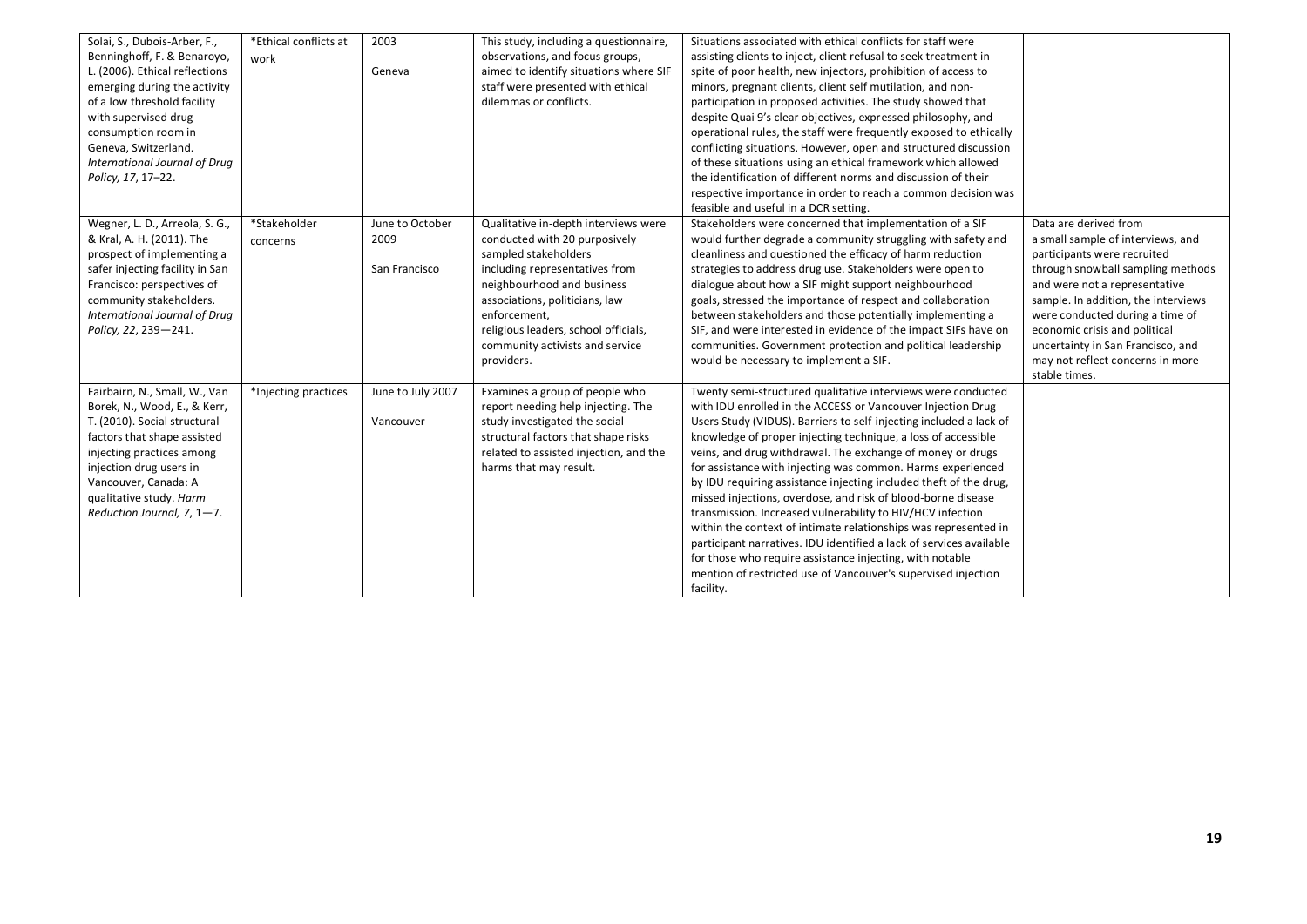# <span id="page-19-0"></span>**Table 6: Descriptive studies, other papers (n=63 papers)**

| <b>Reference</b>                                                                                                                                                | <b>Description</b>                                                                                               |
|-----------------------------------------------------------------------------------------------------------------------------------------------------------------|------------------------------------------------------------------------------------------------------------------|
| Anoro, M., Ilundain, E., & Santisteban, O. (2003). Barcelona's safer injection facility-EVA: A harm reduction program lacking official support.                 | Documents the history of Barcelona's SIF, operation, service use, client                                         |
| Journal of Drug Issues, 33, 689-711.                                                                                                                            | characteristics, advantages and disadvantages and future proposals                                               |
| Benninghoff, F., Solai, S., Huissoud, T., & Dubois-Arber, F. (2003). Evaluation de Quai 9 "espace d'accueil et d'injection" à Genève: période                   | Provides descriptive data on the SIF in Geneva, including some data on                                           |
| 12/2001-12/2000. Lausanne: Institut universitaire de médecine sociale et préventive.                                                                            | public syringes collected, hospitalisations, HIV infections, overdoses, and                                      |
|                                                                                                                                                                 | police activity                                                                                                  |
| Beyrer, C. (2011). Safe injection facilities save lives. Lancet, 377, 1385-1386.                                                                                | Comment preceding a study in journal; restates results                                                           |
| Broadhead, R. S. (2003). Safer injection facilities: Obstacles, proposals, policies, and program evaluations. Journal of Drug Issues, 33, 533-537.              | Editorial introducing a SIF edition of the journal                                                               |
| Broadhead, R. S., Borch, C. A., Farrell, J., Villemez, W. J., & Altice, F. (2003). Safer injection sites in New York City: A utilization survey of injection    | Examines IDUs' perspectives on establishing a SIF in New York                                                    |
| drug users. Journal of Drug Issues, 33, 733-750.                                                                                                                |                                                                                                                  |
| De Jong, W., & Weber, U. (1999). The professional acceptance of drug use: A closer look at drug consumption rooms in the Netherlands,                           | Provides a historical overview of SIFs and inhalation rooms in Europe,                                           |
| Germany and Switzerland. International Journal of Drug Policy, 10, 99-108.                                                                                      | including examining factors that seem to lead to their success                                                   |
| Dolan, K., Kimber, J., Fry, C., Fitzgerald, J., McDonald, D., & Trautmann, F. (2000). Drug consumption facilities in Europe and the establishment               | Historical review of the development and impact of SIFs worldwide,                                               |
| of supervised injecting centres in Australia. Drug & Alcohol Review, 19, 337-346.                                                                               | including non-English papers. Also provides a review of the Australian                                           |
|                                                                                                                                                                 | context and developments                                                                                         |
| Dooling, K., & Rachlis, M. (2010). Vancouver's supervised injection facility challenges Canada's drug laws. Canadian Medical Association Journal,               | Reviews the historical process that led to the Vancouver SIF's establishment,                                    |
| 182, 1440 - 1444.                                                                                                                                               | and provides an update on recent legal developments                                                              |
| Dubois-Arber, F., Benninghoff, F., & Jeannin, A. (2008). Typology of injection profiles of clients of a supervised drug consumption facility in                 | Establishes a typology of different types of SIF clients in Geneva, using                                        |
| Geneva, Switzerland. European Addiction Research, 14, 1-10.                                                                                                     | cluster analysis                                                                                                 |
| Expert Advisory Committee (2008). Vancouver's INSITE service and other supervised injection sites: What has been learned from research? Final                   | Provides data on service utilisation, client characteristics, and a range of                                     |
| report of the Expert Advisory Committee [Government report]. Retrieved from http://www.hc-sc.gc.ca/ahc-asc/pubs/_sites-                                         | outcomes, restated from other studies on the Vancouver SIF                                                       |
| lieux/insite/index-eng.php#app a                                                                                                                                |                                                                                                                  |
| Fischer, B., Rehm, J., Kim, G., & Robins, A. (2002). Safer Injecting Facilities (SIFs) for Injection Drug Users (IDUs) in Canada: A review and call for         | Short commentary published before the opening of the Vancouver SIF,                                              |
| an evidence-focused pilot trial. Canadian Journal of Public Health, 93, 336-338.                                                                                | supporting the SIF but highlighting some obstacles to be overcome                                                |
| Fortson, R. (2006). Setting up a drug consumption room: Legal issues. York: Joseph Rowntree Foundation.                                                         | Supporting evidence for the Independent Working Group (2006)                                                     |
| Fry, C., Fox, S., & Rumbold, G. (1999). Establishing safe injecting rooms in Australia: Attitudes of injecting drug users. Australian & New Zealand             | Surveys IDUs in Melbourne                                                                                        |
| Journal of Public Health, 23, 501-504.                                                                                                                          |                                                                                                                  |
| Fry, C. L. (2003). Safer injecting facilities in Vancouver: Considering issues beyond potential use. Canadian Medical Association Journal, 169,                 | Comments on Kerr, Wood, Small, Palepu & Tyndall (2003), in considering                                           |
| 777-778.<br>Fry, C. L., Cvetkovski, S., & Cameron, J. (2006). The place of supervised injecting facilities within harm reduction: Evidence, ethics, and policy. | issues around house rules of SIFs<br>Short commentary considering the ethical and value dimensions of SIFs. Also |
| Addiction, 101, 465-467.                                                                                                                                        | see Fischer, Turnbull, Poland & Haydon (2004) and Hathaway & Tousaw                                              |
|                                                                                                                                                                 | (2008)                                                                                                           |
| Hagan, H. (2002). Supervised injection rooms-prospects and limitations. International Journal of Drug Policy, 13, 449-451.                                      | Short commentary considering issues around house rules of SIFs. Also see                                         |
|                                                                                                                                                                 | Fry (2003) and Kerr, Wood, Small, Palepu & Tyndall (2003)                                                        |
| Hall, W., & Kimber, J. (2005). Being realistic about benefits of supervised injecting facilities. Lancet, 366, 271-272.                                         | Short commentary discussing limitations of SIF research and expectations                                         |
| Hunt, N. (2006a). Indicators of the need for consumption rooms in the UK. York: Joseph Rowntree Foundation.                                                     | Supporting evidence for the Independent Working Group (2006)                                                     |
| Green, T., Hankins, C., Palmer, D., Boivin, J. F., & Platt, R. (2003). Ascertaining the need for a Supervised Injecting Facility (SIF): The burden of           | Provides descriptive data on the patterns of drug use consumption and risk-                                      |
| public injecting in Montreal, Canada. Journal of Drug Issues, 33, 713-731.                                                                                      | related characteristics of IDU in Montreal                                                                       |
| Kemmesies, U. E. (1999). The open drug scene and the safe injection room offers in Frankfurt am Main 1995. Münster: Indro. Retrieved from                       | Examines drug users in Frankfurt, assessing drug use patterns,                                                   |
| http://www.indro-online.de/injection_room.htm.                                                                                                                  | demographics, SIF service use and suggestions for service changes                                                |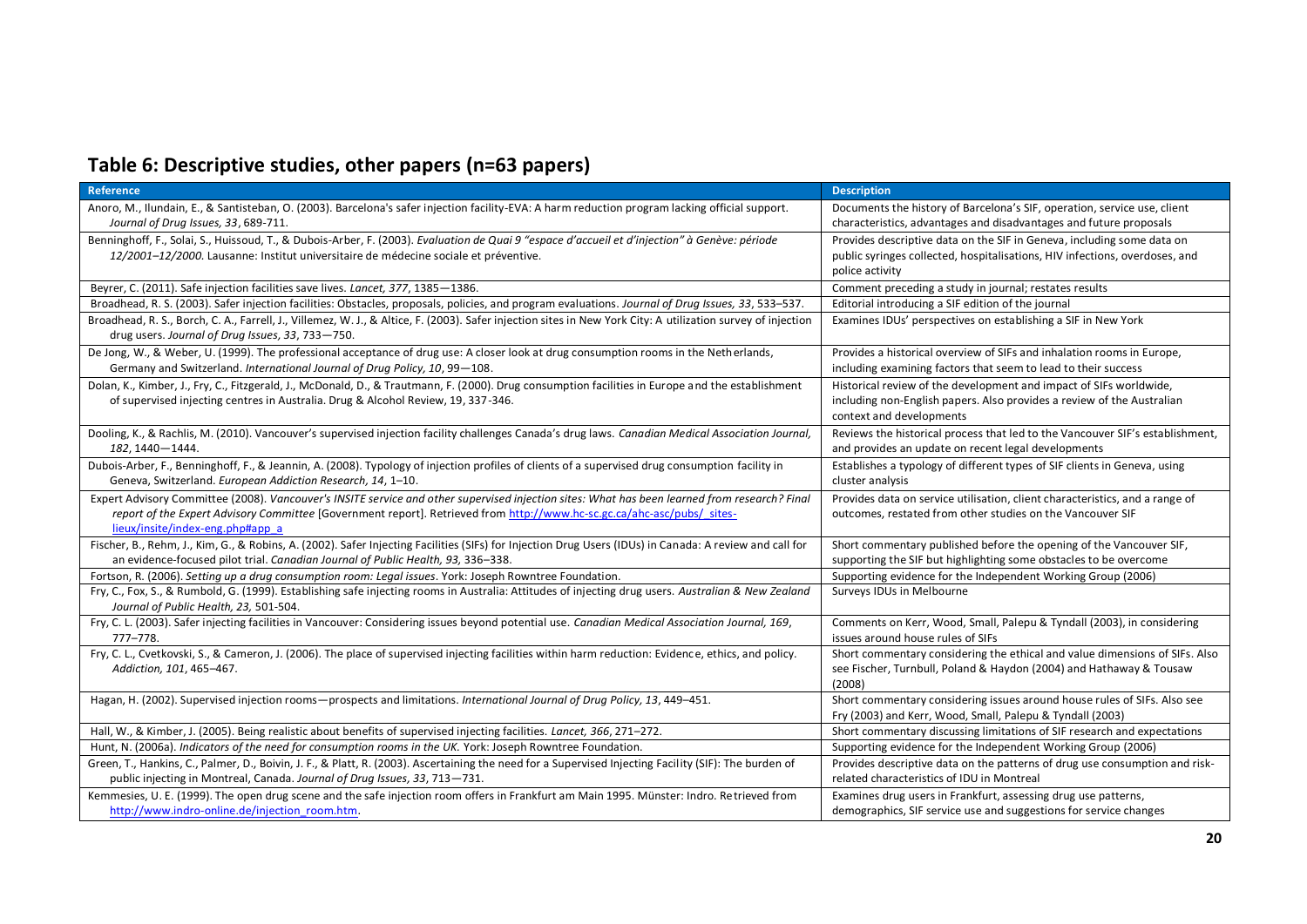| Kerr, T., Tyndall, M. W., Lai, C., Montaner, J. S. G., & Wood, E. (2006). Drug-related overdoses within a medically supervised safer injection                                                                                                                                                                                                     | Provides descriptive data on the incidence and features of overdoses at the                                                                                                                                                                                                         |
|----------------------------------------------------------------------------------------------------------------------------------------------------------------------------------------------------------------------------------------------------------------------------------------------------------------------------------------------------|-------------------------------------------------------------------------------------------------------------------------------------------------------------------------------------------------------------------------------------------------------------------------------------|
| facility. International Journal of Drug Policy, 17, 436-441.                                                                                                                                                                                                                                                                                       | Vancouver SIF and responses made by staff                                                                                                                                                                                                                                           |
| Kerr, T., Tyndall, M. W., Zhang, R., Lai, C., Montaner, J. S. G., & Wood, E. (2007). Circumstances of first injection among illicit drug users<br>accessing a medically supervised safer injecting facility. American Journal of Public Health, 97, 1228-1220.                                                                                     | Descriptive data about length of injecting career and circumstances<br>surrounding initiation into injection drug use among users of Vancouver's SIF                                                                                                                                |
| Kerr, T., Wood, E., Small, D. Palepu, A., & Tyndall, M. W. (2003). Potential use of safer injecting facilities among injection drug users in<br>Vancouver's Downtown Eastside. Canadian Medical Association Journal, 169, 759-63.                                                                                                                  | Builds on previous research by Wood et al. (2003) to assess the willingness of<br>IDU in Vancouver to use a proposed SIF and how these attitudes are affected<br>by federal restrictions on SIF design and operation, and police activities. For<br>further comments see Fry (2003) |
| Kelly C, & Conigrave K. (2002). The Sydney medically supervised injecting centre: A controversial public health measure. Australian & New<br>Zealand Journal of Public Health, 26, 552-554.                                                                                                                                                        | Short review of the history of the Sydney SIF and of its potential public<br>health impacts                                                                                                                                                                                         |
| Kerr, T., Montaner, J., & Wood, E. (2008). Supervised injecting facilities: time for scale-up? Lancet, 372, 354-355.                                                                                                                                                                                                                               | Short commentary reviewing the political forces driving opposition to SIFs in<br>various countries                                                                                                                                                                                  |
| Kimber, J., Dolan, K., van Beek, I., Hedrich, D., & Zurhold, H. (2003). Drug consumption facilities: An update since 2000. Drug & Alcohol Review,<br>2, 227-233.                                                                                                                                                                                   | Briefly reviews new literature about SIFs worldwide (supersedes Dolan et al.<br>2000) and discusses future directions. Includes non-English papers                                                                                                                                  |
| Kimber, J., Dolan, K. & Wodak, A. (2005). Survey of drug consumption rooms: Service delivery and perceived public health and amenity impact.<br>Drug and Alcohol Review, 24, 21-24.                                                                                                                                                                | Provides data from SIF and inhalation room senior staff members across<br>Germany, Switzerland, the Netherlands and Spain regarding service delivery,<br>overdose management and perceived impacts                                                                                  |
| Kimber, J., MacDonald, M., van Beek, I., Kaldor, J., et al. (2003). The Sydney Medically Supervised Injecting Centre: Client characteristics and<br>predictors of frequent attendance during the first 12 months of operation. Journal of Drug Issues, 33, 639–648.                                                                                | Provides descriptive information about client characteristics and service use,<br>as well as predictors of frequent SIF attendance                                                                                                                                                  |
| Kral, A., Wenger, L., Carpenter, L., Wood, E., Kerr, T., & Bourgois, P. (2010). Acceptability of a safer injection facility among injection drug users<br>in San Francisco. Drug and Alcohol Dependence, 110, 160-163.                                                                                                                             | See also Wegner, Arreola & Kral 2011                                                                                                                                                                                                                                                |
| Lloyd, C., & Hunt., N. (2007). Drug consumption rooms: An overdue extension to harm reduction policy in the UK? International Journal of Drug<br>Policy, 18, 5-9.                                                                                                                                                                                  | Summarises information from the Independent Working Group (2006) and<br>how their recommendations were subsequently rejected by the UK<br>government                                                                                                                                |
| Lloyd-Smith, E., Wood, E., Zhang, R., Tyndall, M. W., Montaner, J. S., & Kerr, T. (2009). Determinants of cutaneous injection-related infection<br>care at a Supervised Injecting Facility. Annals of Epidemiology, 19, 404–409.                                                                                                                   | Provides data on the prevalence and factors associated with care related to<br>injection related infection among SIF clients                                                                                                                                                        |
| Lloyd-Smith, E., Wood, E., Zhang, R., Tyndall, M. W., Montaner, J. S., Kerr, T., 2008. Risk factors for developing a cutaneous injection-related<br>infection among injection drug users: A cohort study. BMC Public Health, 8, 405.                                                                                                               | Provides data on the prevalence and factors associated with injection related<br>infections among SIF clients                                                                                                                                                                       |
| Maher, L., & Salmon, A. (2007). Supervised injecting facilities: How much evidence is enough? Drug & Alcohol Review, 26, 351-353.                                                                                                                                                                                                                  | Short commentary on the evidence limits for SIFs and how politicians and<br>community members view this evidence                                                                                                                                                                    |
| Mattick, R. P., Kimber, J., Kaldor, J., MacDonald, M., Weatherburn, D., & Lapsey, H. (2001). Six-month process evaluation report on the<br>Medically Supervised Injecting Centre (MISC). NDARC Technical Report No. 124. Sydney: National Drug and Alcohol Research Centre.                                                                        | Provides data on client characteristics and service utilisation. See MSIC<br>Evaluation Committee (2003)                                                                                                                                                                            |
| National Centre in HIV Epidemiology and Clinical Research (2005). Sydney Medically Supervised Injecting Centre evaluation report no. 1:<br>Operation & service delivery (November 2002 to December 2004). Sydney: UNSW.                                                                                                                            | This report provides descriptive data on service use, client characteristics,<br>overdose events, referrals and the needle syringe program at the Sydney SIF                                                                                                                        |
| Philbin, M. M., Mantasios, A., Lozada, R., Case, P., Pollini, R. A., Alvelais, J., Strathdee, S. A. (2009). Exploring stakeholder perceptions of<br>acceptability and feasibility of needle exchange programmes, syringe vending machines and safer injection facilities in Tijuana, Mexico.<br>International Journal of Drug Policy, 20, 329-335. | Interviews with a range of stakeholders regarding the feasibility of<br>introducing SIF (and other harm reduction interventions) in Tijuana.                                                                                                                                        |
| Reddon, H., Wood, E., Tyndall, M., Lai, C., Hogg, R., Montaner, J., & Kerr, T. (2011). Use of North America's first medically supervised safer<br>injecting facility among HIV-positive injection drug users. AIDS Education & Prevention, 23, 412-422.                                                                                            | Provides descriptive data on use and predictors of, and perceived barriers to,<br>use of the Vancouver SIF for HIV-positive IDUs                                                                                                                                                    |
| Scherbaum, N., Specka, M., Bombeck, J. & Marziniak, B. (2009). Drug consumption facility as part of a primary health care centre for problem<br>drug users: Which clients are attracted? International Journal of Drug Policy, 20, 447-449.                                                                                                        | Examines client characteristics of a SIF in Germany and whether it attracts<br>high-risk IDUs                                                                                                                                                                                       |
| Solai, S., Benninghoff, B., Meystre-Agustoni, G., Jeannin, A., & Dubois-Arber, F. (2004). Evaluation de l'espace d'accueil et d'injection "Quai 9" à<br>Genève: Deuxième phase 2003. Lausanne: Institut universitaire de médecine sociale et préventive. Retrieved from<br>http://www.iumsp.ch/Unites/uepp/files/Quai9GE 2.pdf                     | Provides descriptive data on client characteristics and SIF service use,<br>barriers to use, reported staff problems, as well as some Police data on<br>crime                                                                                                                       |
| Stöver, H. (2002). Consumption rooms: a middle ground between health and public order concern. Journal of Drug Issues 32, 597-606.                                                                                                                                                                                                                 | Provides descriptive data on SIFs in Germany, with an emphasis on<br>Hannover. Explores goals and effects of SIFs in a qualitative manner                                                                                                                                           |
| Tyndall, M., Kerr, T., Zhang, R., King, E., Montaner, J. G., & Wood, E. (2006). Attendance, drug use patterns and referrals made from North                                                                                                                                                                                                        | Provides descriptive data on attendance, demographics, drug use patterns                                                                                                                                                                                                            |
| America's first supervised injection facility. Drug and Alcohol Dependence, 83, 193-198.                                                                                                                                                                                                                                                           | and referrals made in the first 18 months of the Vancouver SIF's operation                                                                                                                                                                                                          |
| Tyndall, M. W., Wood, E., Zhang, R., Lai, C., Montaner, J. S. G., & Kerr, T. (2006). HIV seroprevalence among participants at a supervised                                                                                                                                                                                                         | Examines factors associated with HIV infection in SIF users                                                                                                                                                                                                                         |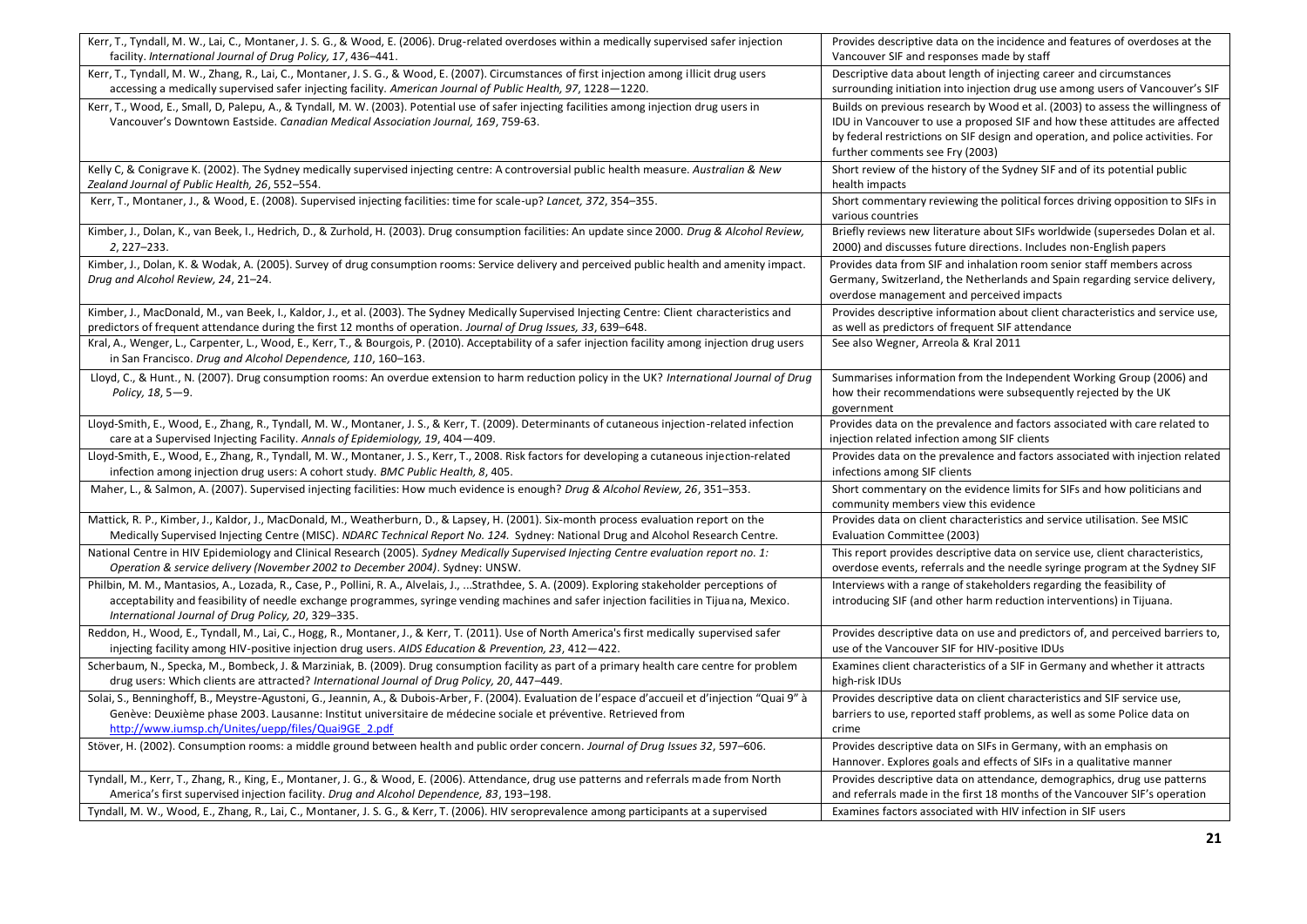| injection facility in Vancouver, Canada: Implications for prevention, care and treatment. Harm Reduction Journal, 3, 36.                                                                                                                                                                                     |                                                                                                                                                                                                                                                 |
|--------------------------------------------------------------------------------------------------------------------------------------------------------------------------------------------------------------------------------------------------------------------------------------------------------------|-------------------------------------------------------------------------------------------------------------------------------------------------------------------------------------------------------------------------------------------------|
| van Beek, I. (2003). The Sydney Medically Supervised Injecting Centre: A clinical model. Journal of Drug Issues, 33, 625–638.                                                                                                                                                                                | Describes the operation of the SIF and provides data on client characteristics<br>and use                                                                                                                                                       |
| van Beek, I., Kimber, J., Dakin, A., & Gilmour, S. (2004). The Sydney Medically Supervised Injecting Centre: Reducing harm associated with<br>heroin overdose. Critical Public Health, 14, 391-406.                                                                                                          | Examines drug overdoses at the Sydney SIF and what risk/protective factors<br>for this                                                                                                                                                          |
| Wolf, J., Linssen, L., & de Graaf, I. (2003). Drug consumption facilities in the Netherlands. Journal of Drug Issues, 33, 649–662.                                                                                                                                                                           | Provides descriptive data on the functioning of SIFs and inhalation rooms in<br>the Netherlands, including differences in physical layout, services offered<br>and house rules. Information mostly from interviews                              |
| Wood, E., Kerr, T., Lloyd-Smith, E., Buchner, C., Marsh, D. C., Montaner, J. S., & Tyndall, M. W. (2004). Methodology for evaluating Insite:<br>Canada's first medically supervised safer injection facility for injection drug users. Harm Reduction Journal, 1, 9.                                         | Paper describing the methodology to be used to evaluate the Vancouver SIF                                                                                                                                                                       |
| Wood, E., Kerr, T., Spittal, P. M., Li, K., Small, W., Tyndall, M. W., Schechter, M. T. (2003). The potential public health and community impacts<br>of safer injecting facilities: Evidence from a cohort of injection drug users. Journal of Acquired Immune Deficiency Syndrome, 32, 2-8.                 | Conducted before the Vancouver SIF was established. Examines the<br>willingness of IDUs in Vancouver to use a SIF and whether more high-risk<br>IDUs were more willing to attend. Also see Kerr, Wood, Small, Palepu &<br><b>Tyndall (2003)</b> |
| Wood, E., Kerr, T., Stoltz, J., Qui, Z., Zhang, R., Montaner, J. S. G., & Tyndall, M. W. (2005). Prevalence and correlates of hepatitis C infection<br>among users of North America's first medically supervised injection facility. Public Health, 119, 1111-1115.                                          | Provides data on client characteristics and their relation to HCV infection                                                                                                                                                                     |
| Wood, E., Tyndall, M. W., Li, K., Lloyd-Smith, E., Small, W., Montaner, J. S. G., & Kerr, T. (2005). Do supervised injecting facilities attract higher-<br>risk injection drug users? American Journal of Preventive Medicine, 29, 126-130.                                                                  | Paper decribes characteristics of a sample of IDU, and determines factors<br>significantly associated with SIF use.                                                                                                                             |
| Wood, E., Tyndall, M. W., Qui, Z., Zhang, R., Montaner, J. S. G., & Kerr, T. (2006). Service uptake and characteristics of injection drug users<br>utilizing North America's first medically supervised safer injecting facility. American Journal of Public Health, 96, 770-773.                            | Provides descriptive data on client characteristics from approximately the<br>SIF's first year of operation                                                                                                                                     |
| Wood, E., Tyndall, M. W., Stoltz, J., Small, W., Zhang, R., O'Connnell, J., Kerr, T. (2005). Safer injecting education for HIV prevention within a<br>medically supervised safer injecting facility. International Journal of Drug Policy, 16, 281-284.                                                      | Examines the prevalence and correlates of receiving safer injecting<br>education within the SIF                                                                                                                                                 |
| Wood, R. A., Wood, E., Lai, C., Tyndall, M. W., Montaner, J. S. G., & Kerr, T. (2008). Nurse-delivered safer injection education among a cohort of<br>injection drug users: Evidence from the evaluation of Vancouver's supervised injection facility. International Journal of Drug Policy, 19,<br>183-188. | Examines whether high-risk clients at the SIF receive safer injection<br>education                                                                                                                                                              |
| Hunt, A., Lloyd, C., Kimber, K., & Tompkins, C. (2007). Public injecting among UK needle and syringe programme (NSP) attendees and<br>willingness to use a drug consumption room. International Journal of Drug Policy, 18, 62–65.                                                                           | Provides descriptive data on prevalence and predictors of public injecting<br>and willingness to use a SIF among IDUs in London and Leeds                                                                                                       |
| Le Ministère de la Santé (2010). CNDS -Tox-in: Structure d'accueil et d'hébergement / Salle de consommation pour toxicomanes. In Le<br>Ministère de la Santé, Rapport d'activité 2010 (pp. 215-220). Luxembourg.                                                                                             | Provides some descriptive data on the use of the SIF in Luxembourg between<br>2006-2010. This facility is located within a low-threshold facility offering<br>other services to drug users                                                      |
| Malkin I. (2001). Establishing supervised injecting facilities: A responsible way to help minimise harm. Melbourne University Law Review, 25,<br>$680 - 756.$                                                                                                                                                | A comprehensive review of the debate surrounding SIFs, international legal<br>obligations, SIF experiences in Europe and the initiatives in Australia                                                                                           |
| Milloy, M. J., Wood, E., Lloyd-Smith, E., Grafsten, E., Tyndall, M., Montaner, J., & Kerr, T. (2010). Recent incarceration linked to cutaneous<br>injection-related infections among active injection drug users in a Canadian setting. Journal of Community Health, 35, 660-666.                            | Examines the relationship between cutaneous injection-related infections<br>and incarceration in a sample of people recruited from the Vancouver SIF                                                                                            |
| Salmon, A. M., Dwyer, R., Jauncey, M., van Beek, I., Topp, L., & Maher, L. (2009). Injecting related injury and disease among clients of a<br>supervised injecting facility. Drug & Alcohol Dependence, 101, 132-136.                                                                                        | Provides descriptive data on prevalence and predictors of injecting-related<br>problems, injury and disease among SIF users                                                                                                                     |
| Salmon, A. M., van Beek, I., Amin, J., Grulich, A., & Maher, L. (2009). High HIV testing and low HIV prevalence among injecting drug users<br>attending the Sydney Medically Supervised Injecting Centre. Australia & New Zealand Journal of Public Health, 33, 280-283.                                     | Provides descriptive data on the prevalence of HIV, history of HIV testing and<br>associated risk factors among SIF users                                                                                                                       |
| Skretting, A. (2002) Public injection rooms, a help to heroin addicts? Nordic Studies on Alcohol & Drugs, 19, 33-49.                                                                                                                                                                                         | Reviews the history of, arguments for and against, and legal issues for SIFs in<br>Norway                                                                                                                                                       |
| Strathdee, S.A., & Pollini, R.A. (2007). A 21st-century Lazarus: The role of safer injection sites in harm reduction and recovery. Addiction, 102,<br>848-849.                                                                                                                                               | Short commentary suggesting further directions for SIF research                                                                                                                                                                                 |
| van Beek, I. (2004). In the eye of the needle: Diary of a medically supervised injecting centre. Crows Nest: Allen & Unwin.                                                                                                                                                                                  | Sydney SIF Director van Beek's account of the first 30 months of the SIF                                                                                                                                                                        |
| Wood, E., Kerr, T., Montaner, J. S., Strathdee, S., Wodak, A., Hankins, C. A., Tyndall, M. W. (2004). Rationale for evaluating North America's<br>first medically supervised safe-injecting facility. Lancet Infectious Diseases, 4, 301-306.                                                                | Outlines the evidence and rationale in support of the Vancouver SIF                                                                                                                                                                             |
| Wood, R.A., Zettel, P., & Stewart, W. (2003). Harm reduction nursing: The Dr. Peter Centre. Canadian Nurse, 99, 20-24.                                                                                                                                                                                       | Explores some of the legal and ethical issues for frontline nurses at a SIF                                                                                                                                                                     |